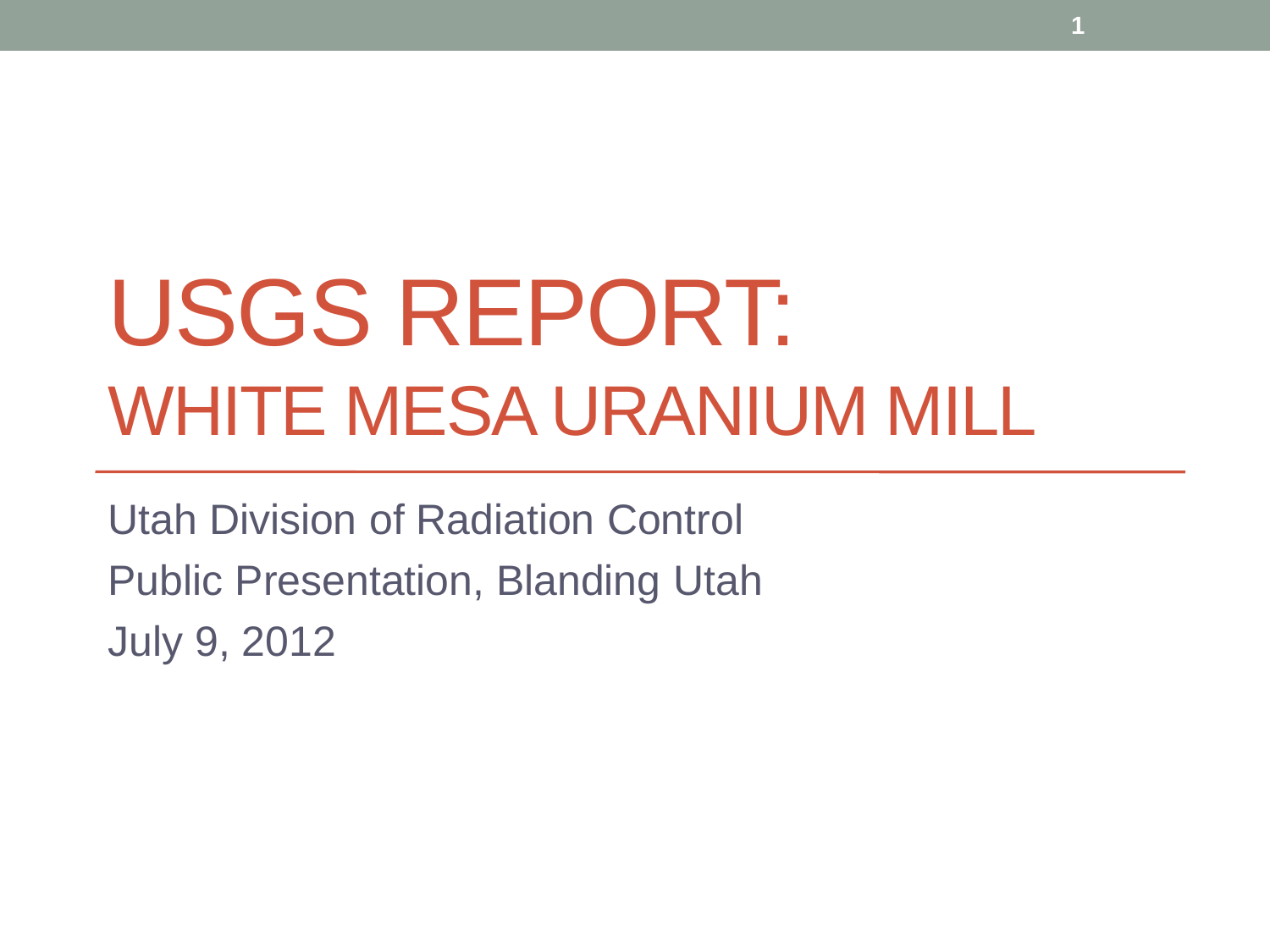• USGS Scientific Information Report, SIR-2011-5231

9 Recommendations Made

- DRC Agrees: Nos. 1, 2, 3, 4, 5, 7, and 9
- DRC Disagrees: No. 6
- DRC Agrees and Disagrees: No. 8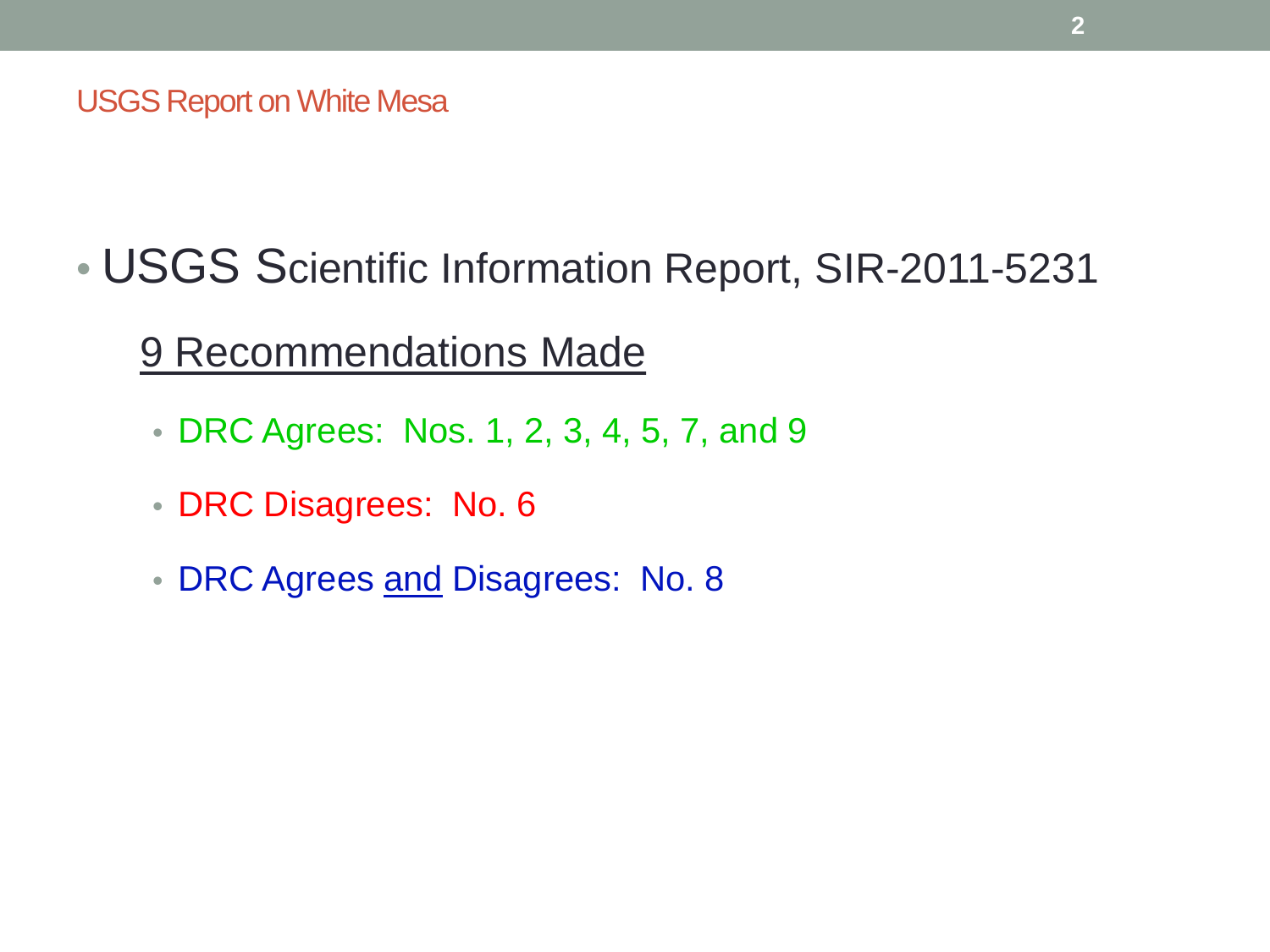## **DRC Disagrees**

• USGS No. 6:

oInstallation of new monitoring well(s)

- Upgradient of East and West wells
	- $\triangleright$ Tribe installed on BLM land
- **Early warning**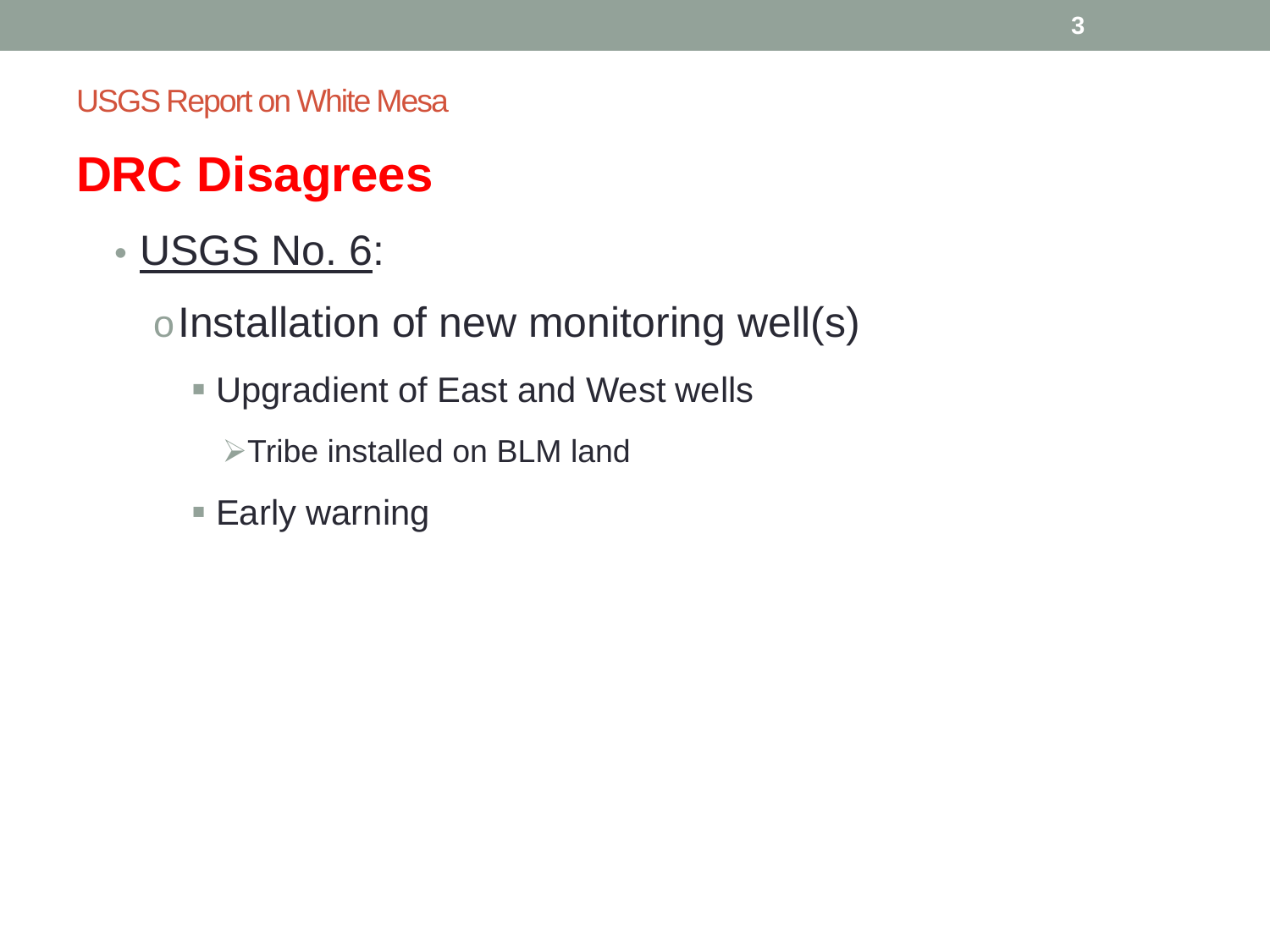**White Mesa** MW 18 well mill site Entrance Mill Spring Spring Cow Camp Inset MW 3A well South Mill Pond **White Mesa** Ruin Spring East well Anasazi Pond West well

> Ute Mountain Ute Reservation

> > $MW-5$

 $\bullet$ TW4-12

*USGS SIR, Fig. 19*



USGS Report on White Mesa

#### **DUSA Monitoring Wells to South**

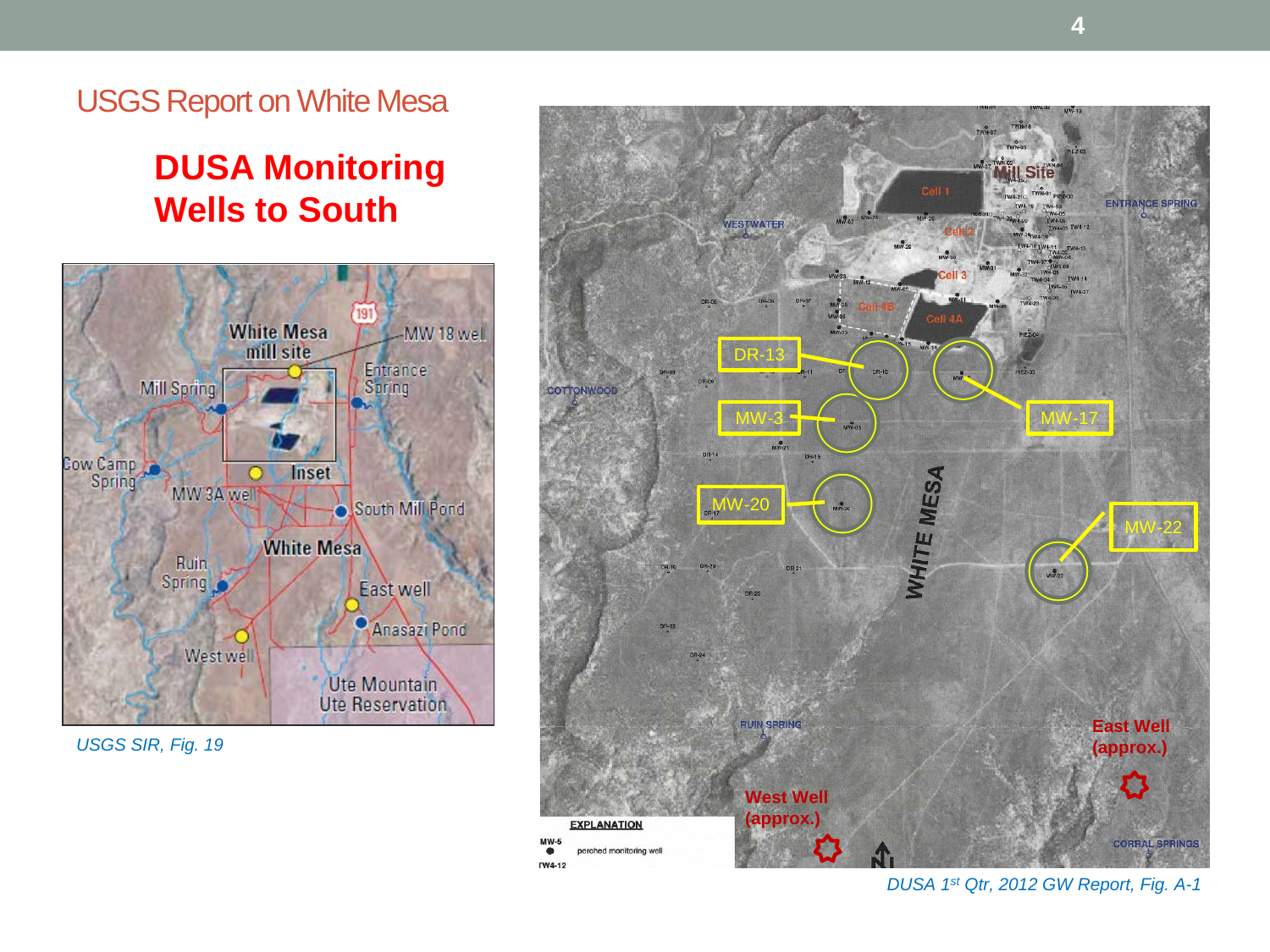## **DRC Agrees and Disagrees** • USGS No. 8

o Monitoring programs at DUSA should add:

1. Uranium isotopes

| $238$   $\vert$ | DRC agrees,     |
|-----------------|-----------------|
| $235$   $\vert$ | see response to |

- $\blacksquare$  234 $\blacksquare$ USGS No. 2 (below)
- 2.  $\delta$  34S (ratio of 34S to 32S)
- 3.  $\delta$  <sup>18</sup>O (ratio of <sup>18</sup>O to <sup>16</sup>O)
- 4. δ Deuterium or  $\delta$  <sup>2</sup>H (ratio of <sup>2</sup>H to <sup>1</sup>H)

DRC disagrees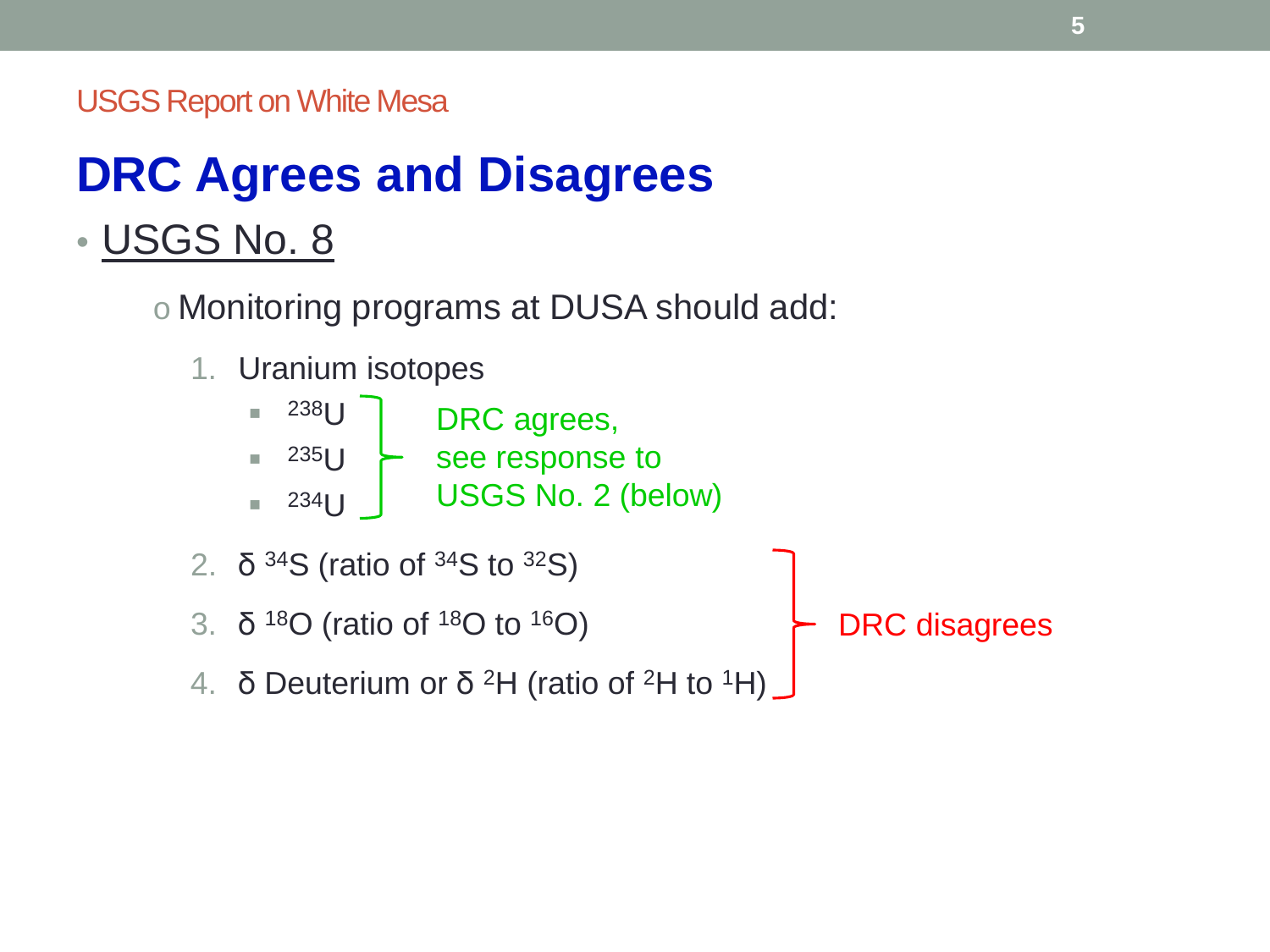### **DRC Agrees and Disagrees**

• USGS No. 8 *- continued*

DRC Disagrees because:

- o Isotopic analysis
	- Few, if any, standardized methods in Environmental Industry
	- Few laboratories in USA (largely universities)
- o Mixed Signals:  $\delta^{34}S$ ,  $\delta^{18}O$ , and  $\delta^{2}H$ 
	- **DUSA Northwest Wildlife Pond (NWP):** 
		- $\triangleright$  Fed by Recapture Reservoir
		- $\triangleright$  Leaks to Shallow Aquifer (groundwater mound in mill area)
	- NWP  $\delta^{34}S$  Signal: same as tailings wastewater (U. of Utah)
		- 3 possible transfer mechanisms
			- $\triangleright$  Ore storage pad runoff discharge into NWP
			- $\triangleright$  Air deposition tailings aerosols
			- $\triangleright$  Sulfuric acid emissions mill stacks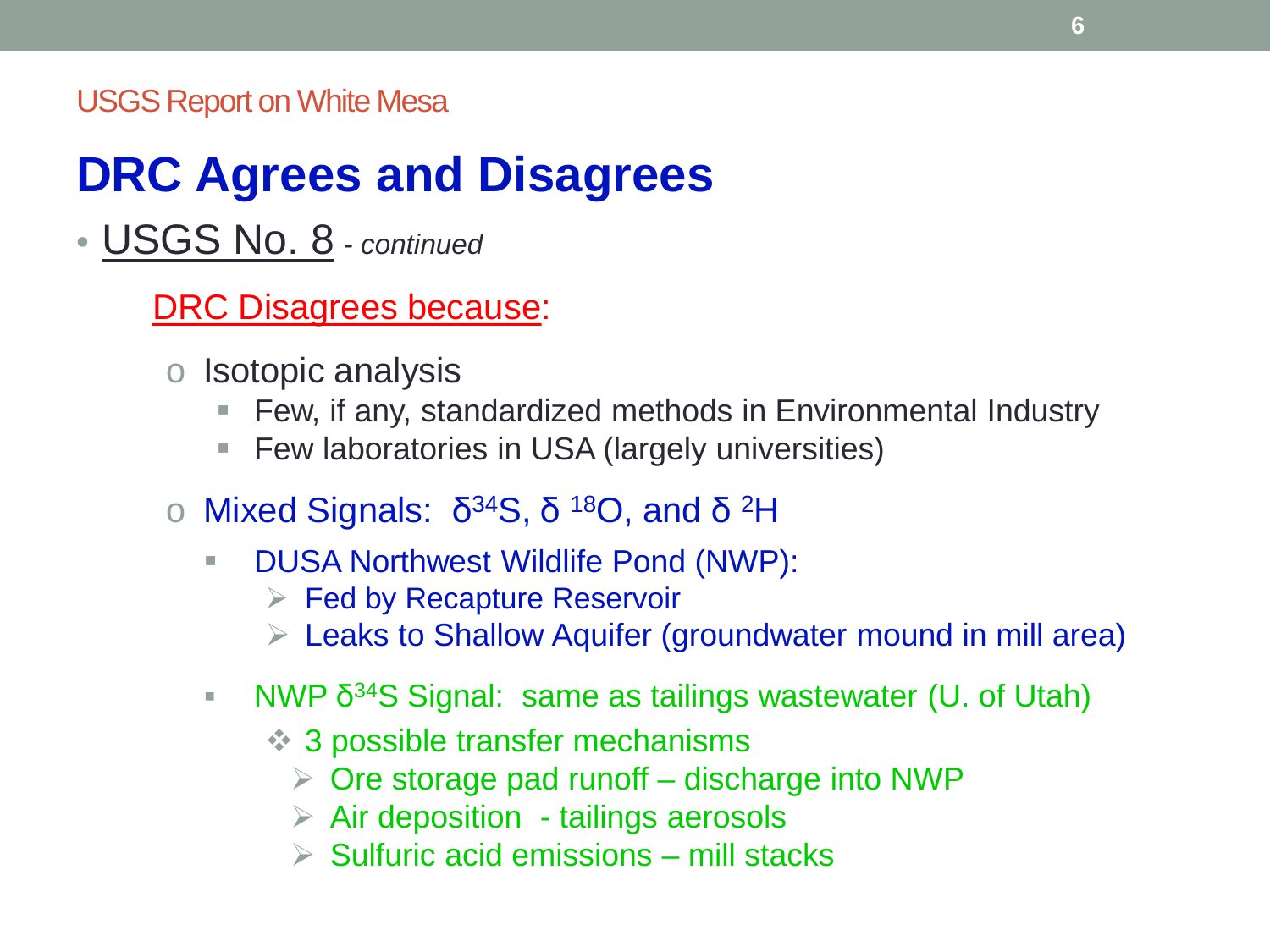### **DRC Agrees and Disagrees**

• USGS No. 8 *– continued*



DUSA 1st Qtr, 2012 GW Report, Fig. H-1

**7**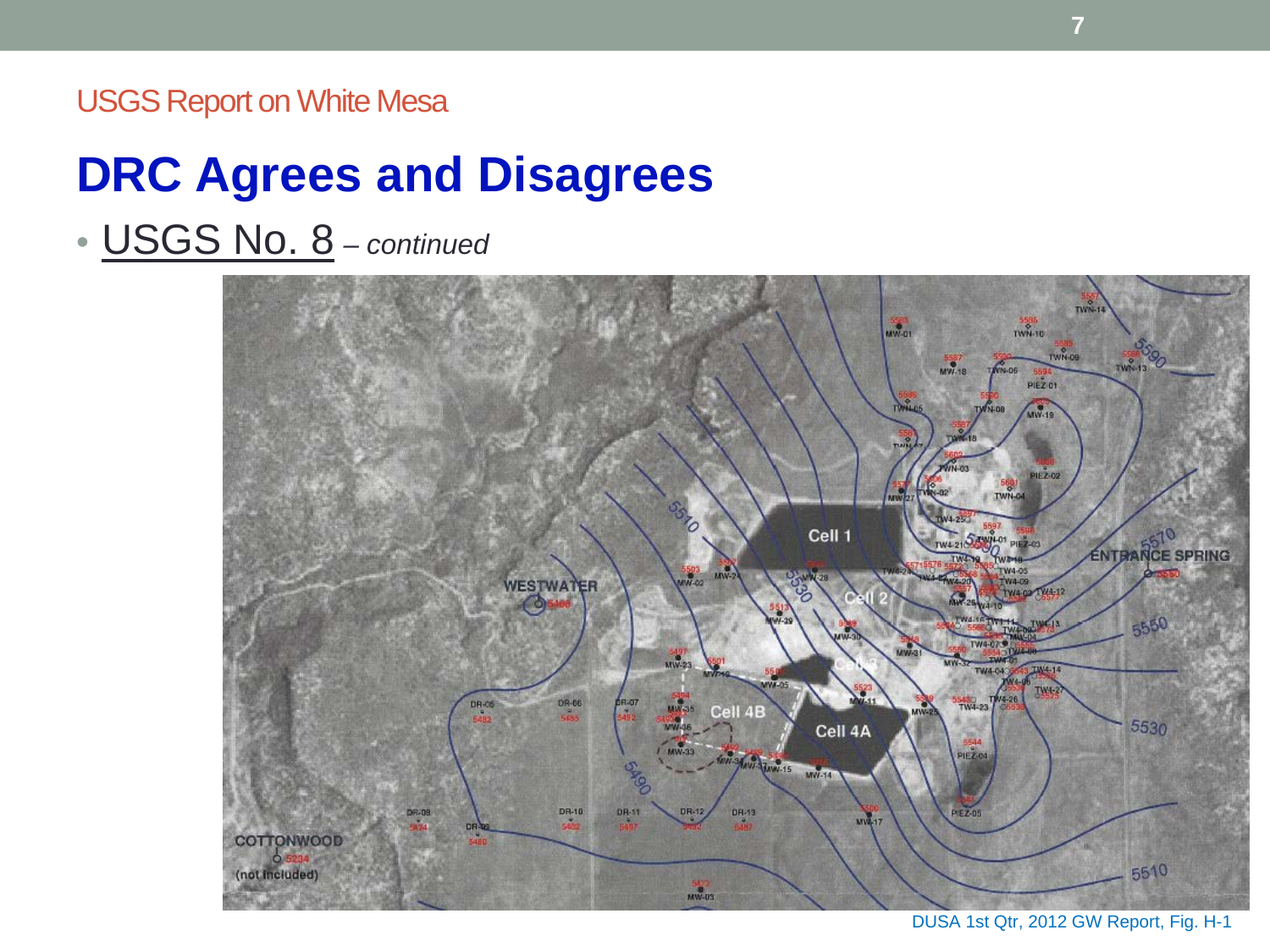## **DRC Agrees**

### • USGS No. 1

- 1. Quarterly monitoring of springs and wells should continue
	- o Mill Spring (*aka Westwater Spring*)
	- o Entrance Spring
	- o Cow Camp Spring (*aka Cottonwood Spring*)
	- o East and West Wells

#### **DRC Response**:

- 1. Agree for Mill, Entrance, and Cow Camp Springs
	- Caution  $\implies$  Mill Spring flow = seasonal *(no flow in dry years)*
- 2. Disagree for East and West Wells
	- Other DUSA wells are: Upgradient

Closer to tailings cells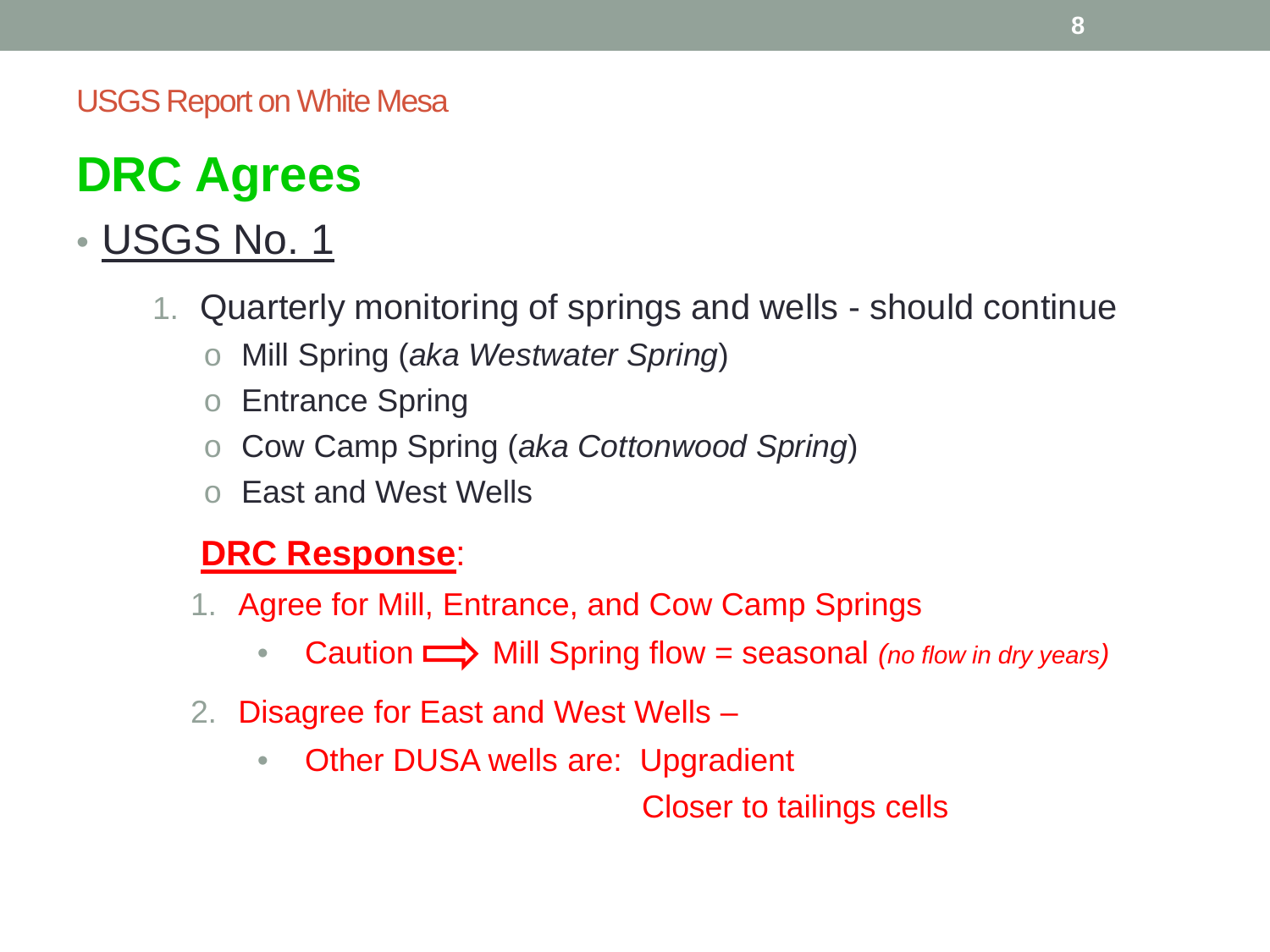### **DRC Agrees**

• USGS No. 1 - *continued*

2. Monitor: Field Parameters

Major and Trace Elements

#### **DRC Response**:

- 1. Some technical differences in field analysis
	- USGS field tests: HCO3, CO3, dissolved Fe, dissolved  $S_2$
	- None = State Ground Water Quality Standards
	- No change in DUSA field parameters expected
- 2. East and West Wells
	- **Tribe is free to sample / analyze for their purposes**
- 3. Major and Trace Elements
	- Most USGS analytes in groundwater, already tested at DUSA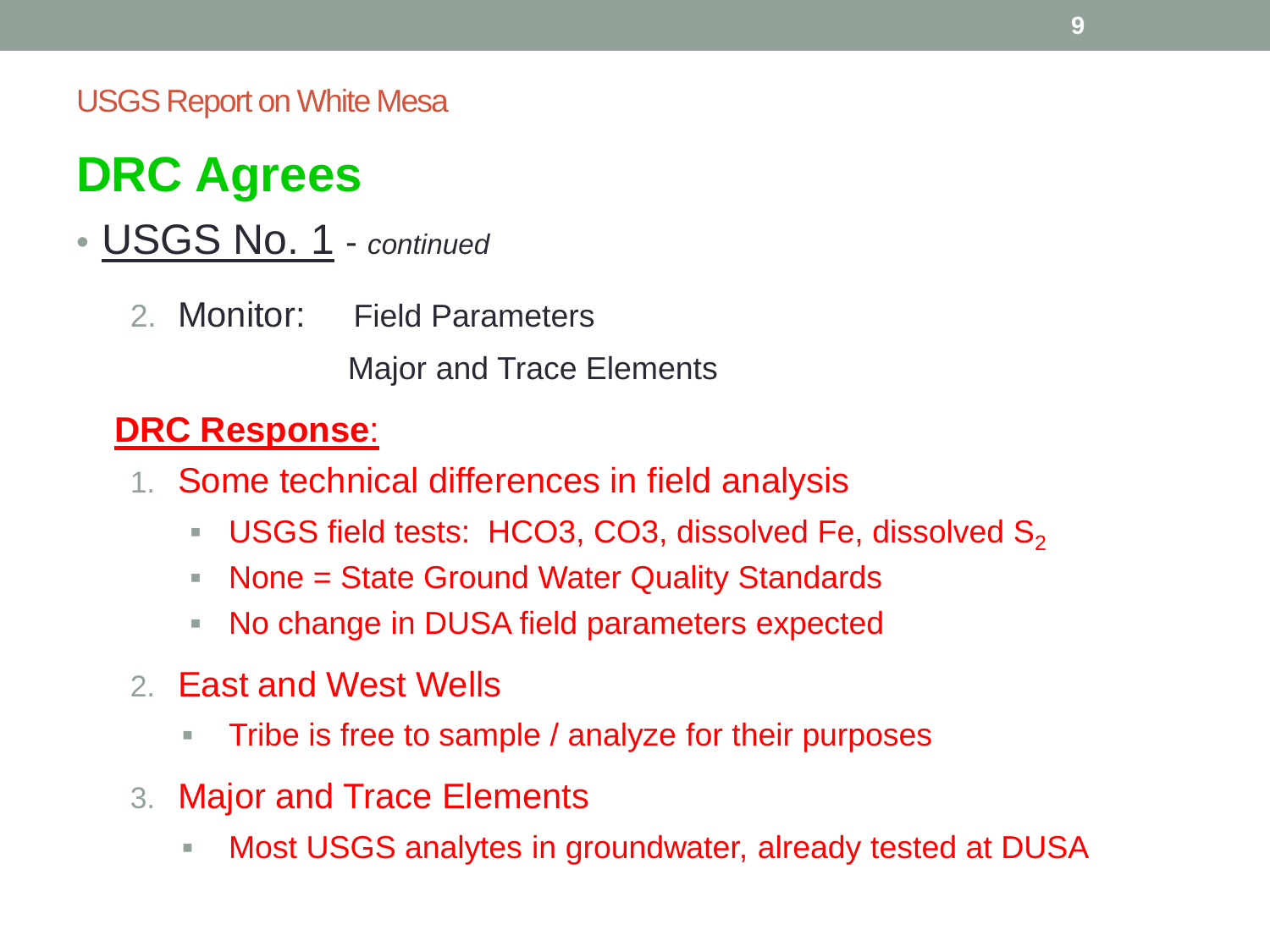## **DRC Agrees**

### • USGS No. 2

- 1. Continued monitoring at Entrance Spring needed
	- Due to elevated Uranium (U) concentrations
- 2. Suggested groundwater tests for: U isotopes

δ 34S, δ 18O, and δ 2H

#### **DRC Response**:

- 1. Agree for U isotopes  $\implies$  Uranium Activity Ratio (UAR)
	- UAR =  $^{234}$ U activity 238U activity
- *2. USGS Research @ Other U mills*: Canon City, CO & Fry Canyon, UT
	- U Tailings wastewater / raffinate: UAR ~ 1.0
	- Natural Shallow Groundwater: 1.24 < UAR < 1.46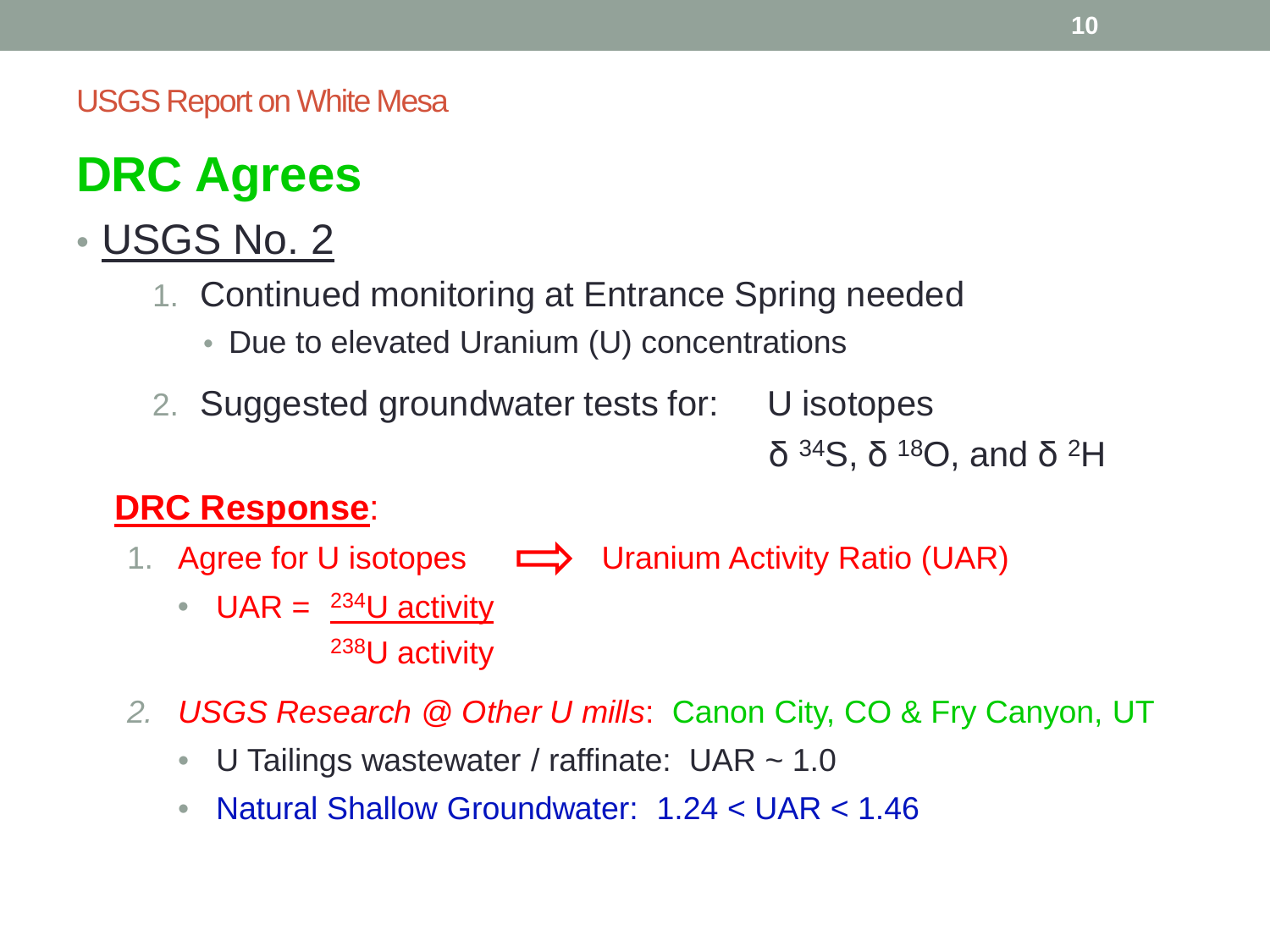### **DRC Agrees**

- USGS No. 2 *continued*
	- **DRC Response -** *continued*:
	- 2. UAR Standardized Methods: alpha spectrometry
	- 3. More water sources (*besides Entrance Spring*)
		- a) Other Springs (quarterly?)
			- Mill Spring (aka Westwater)
			- Cow Camp Spring (aka Cottonwood)
			- Ruin Spring
		- b) Tailings Wastewater (annual?)
		- c) Monitoring Wells (quarterly & semi-annual?)
		- d) Groundwater Permit  $\implies$  general monitoring parameter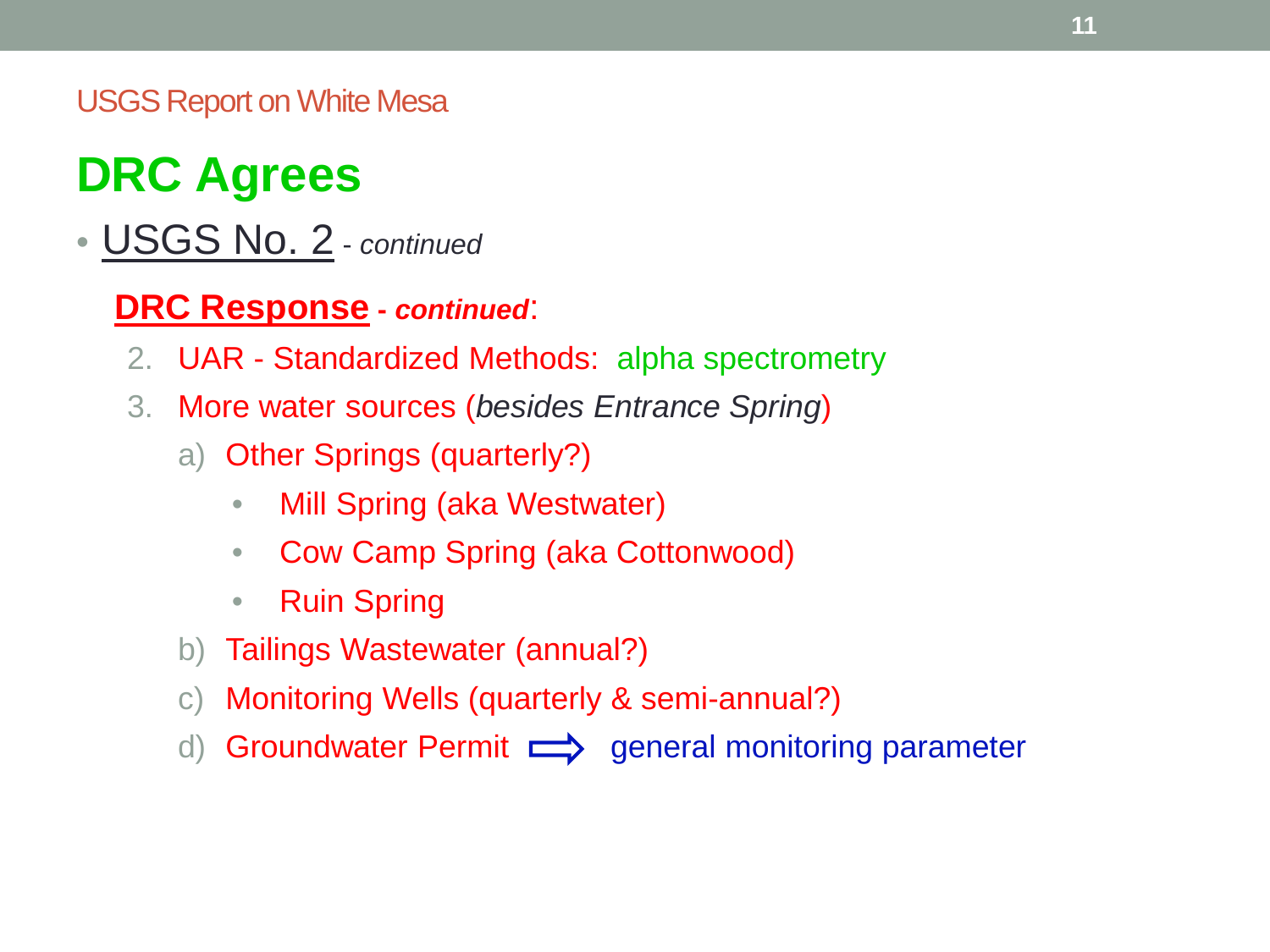### **DRC Agrees**

#### • USGS No. 2 - *continued*

**DRC Response** *- continued*:

- 3. Disagree for  $\delta^{34}S$ ,  $\delta^{18}O$ , and  $\delta^2H$ 
	- a) Use UAR now instead (may consider others later)
	- b) Same as DRC concerns above (slide 6):
		- Few, if any, standardized methods
		- Limited number of laboratories USA (i.e., universities)
		- Mixed Signals problem (NWP)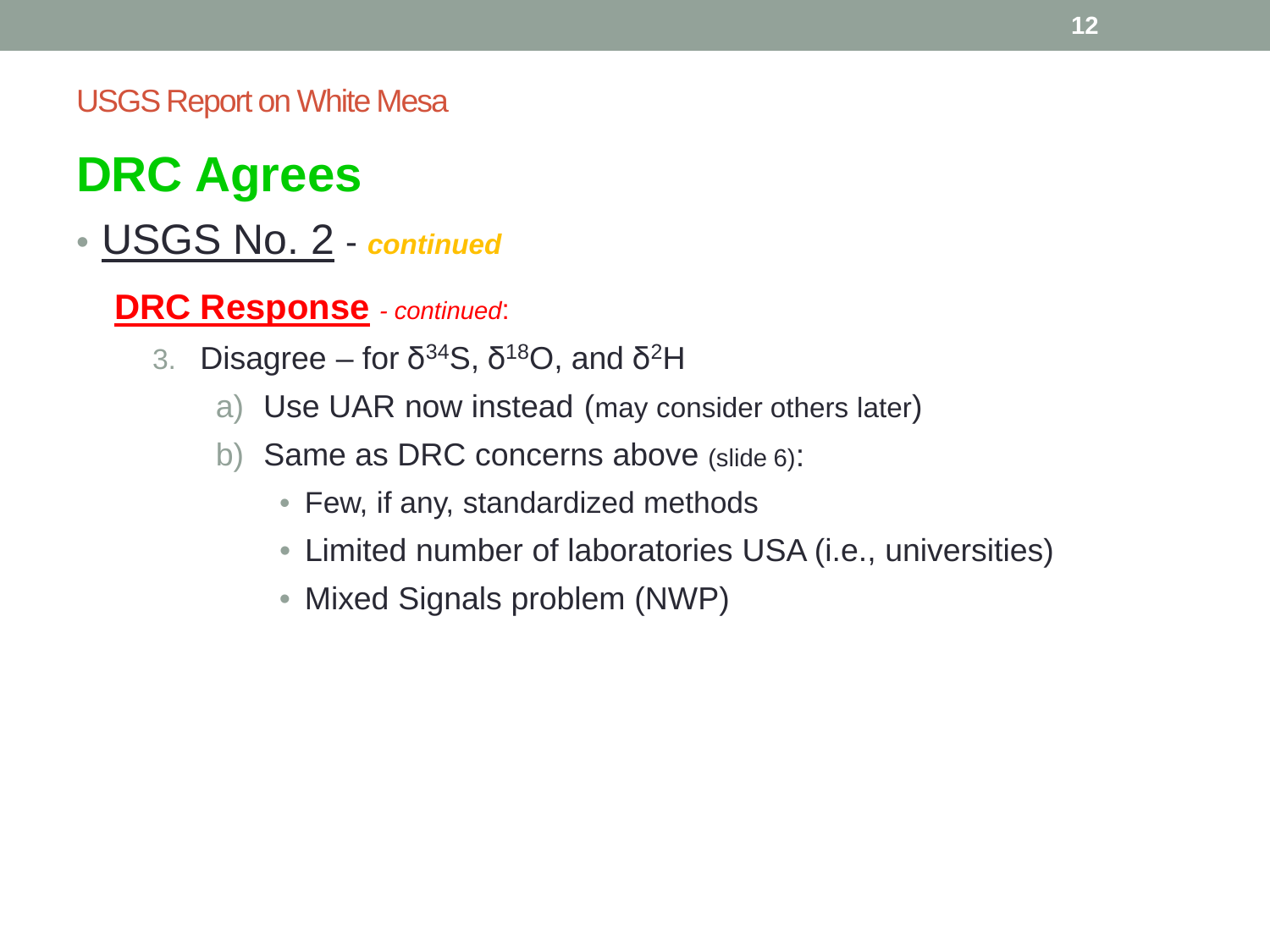### **DRC Agrees**

### • USGS No. 3

- 1. Annual monitoring at Oasis Spring needed
	- Field Parameters, Major & Trace Elements
- 2. Millview Well: Needs to be re-drilled Annual Sampling

#### **DRC Response**:

- 1. Oasis Spring & Millview Well = good location for background
- 2. Oasis Spring: Low flow (difficult to find in June, 2012)
- 3. Millview Well likely a more reliable water source
	- a) Re-drill Funding?
		- o BLM
		- o EPA
		- o Tribe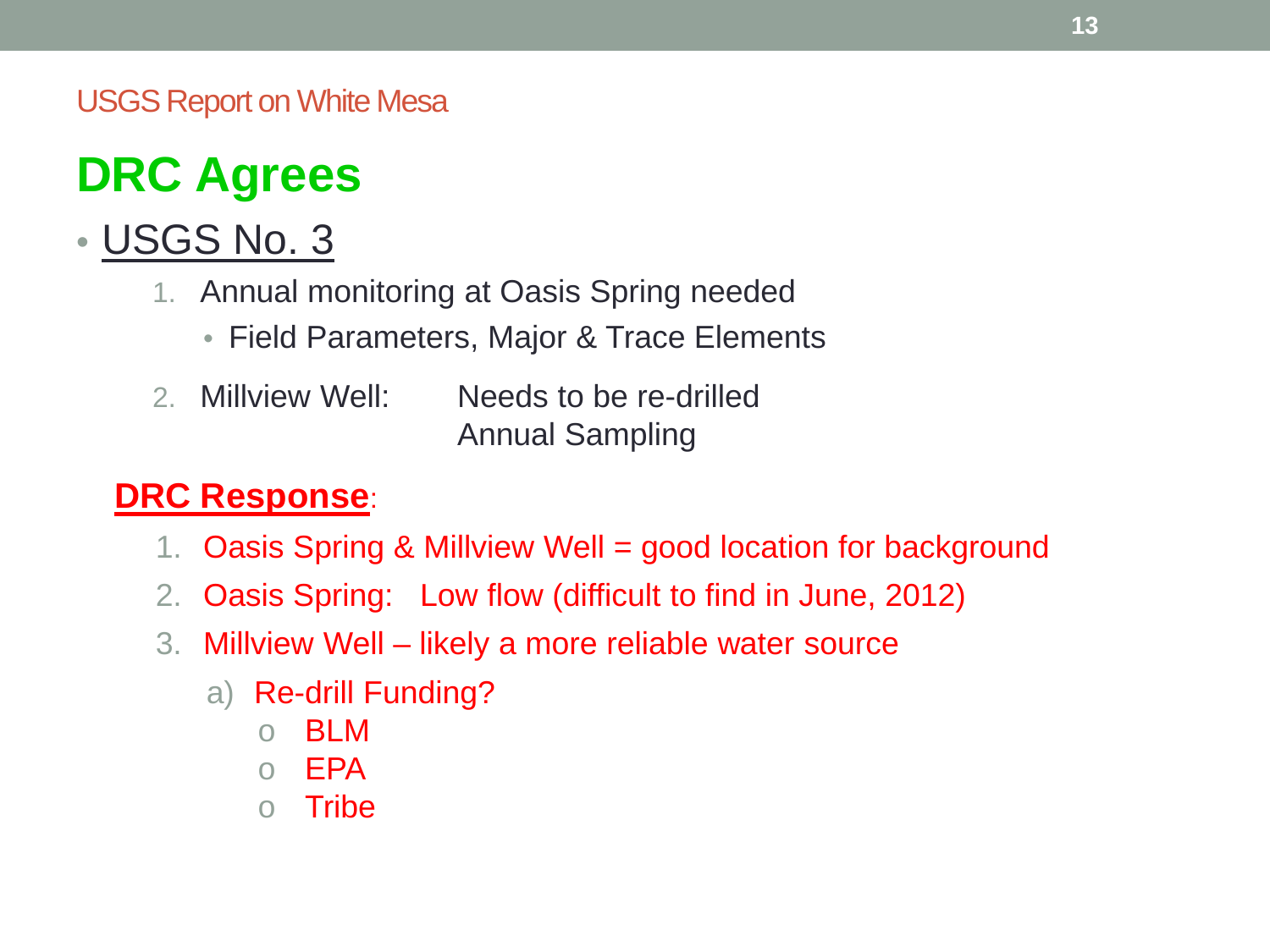## **DRC Agrees**

### • USGS No. 3

b) Millview Well ongoing DRC Sampling / Analysis  $\implies$  State funding possible

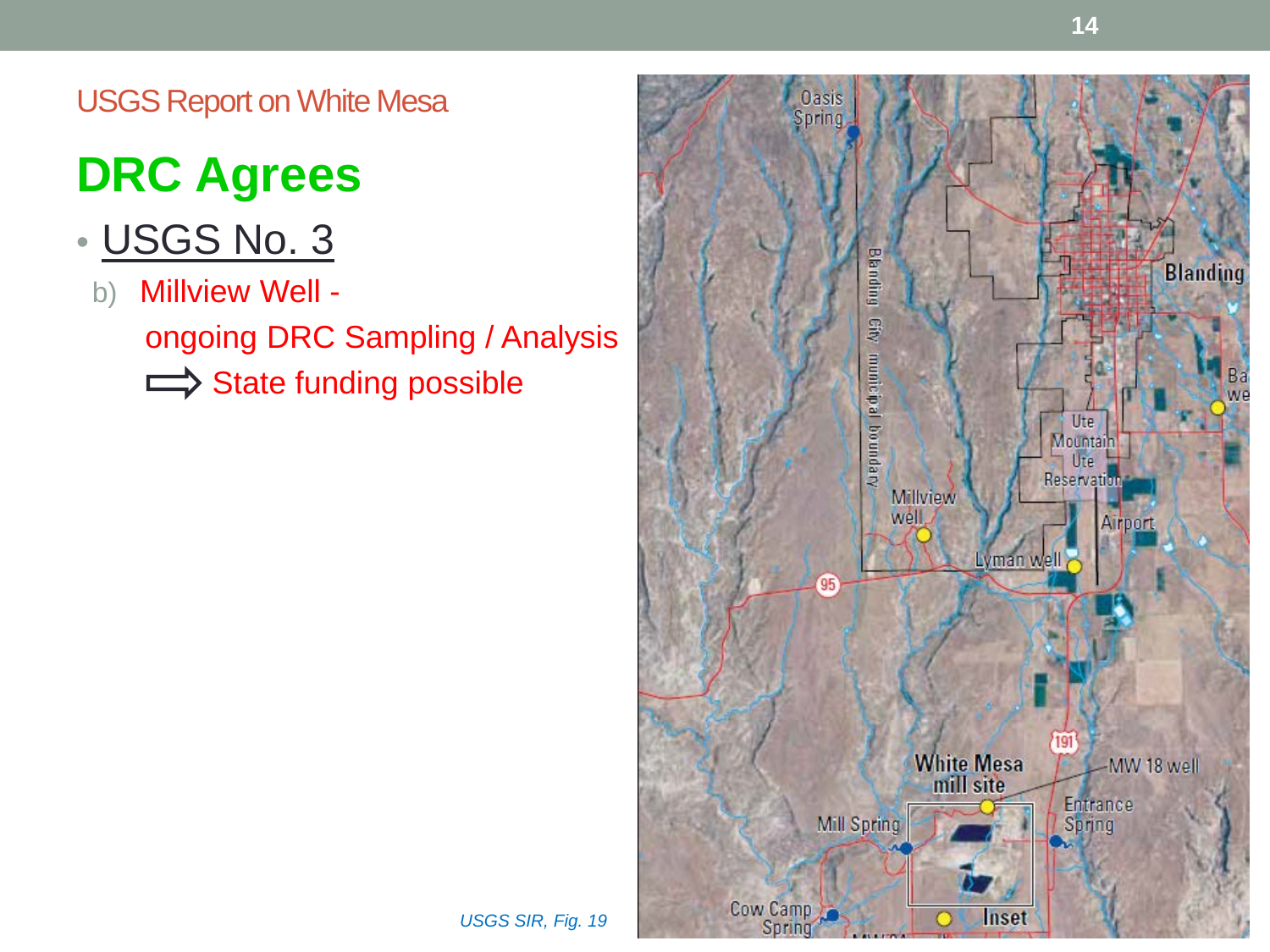## **DRC Agrees**

### • USGS No. 4

- 1. Sagebrush Sampling *East of mill area*
	- Every 3 years, same grid pattern (USGS)
	- Same analytes as USGS (~40)

#### **DRC Response**:

- 1. Leaf Resins: good for passive air monitoring
- 2. DUSA Environmental Monitoring Plan (EMP)
	- Plant Species: EMP not specific (now)
- 3. Opportunity to Improve Current DUSA EMP
	- a) Field / Lab Methods need adjustment; USGS equivalent?
	- b) Number of Analytes: USGS: > 40 tested

U ore related: 7 (Sb, As, Mo, Se, S, W, and U)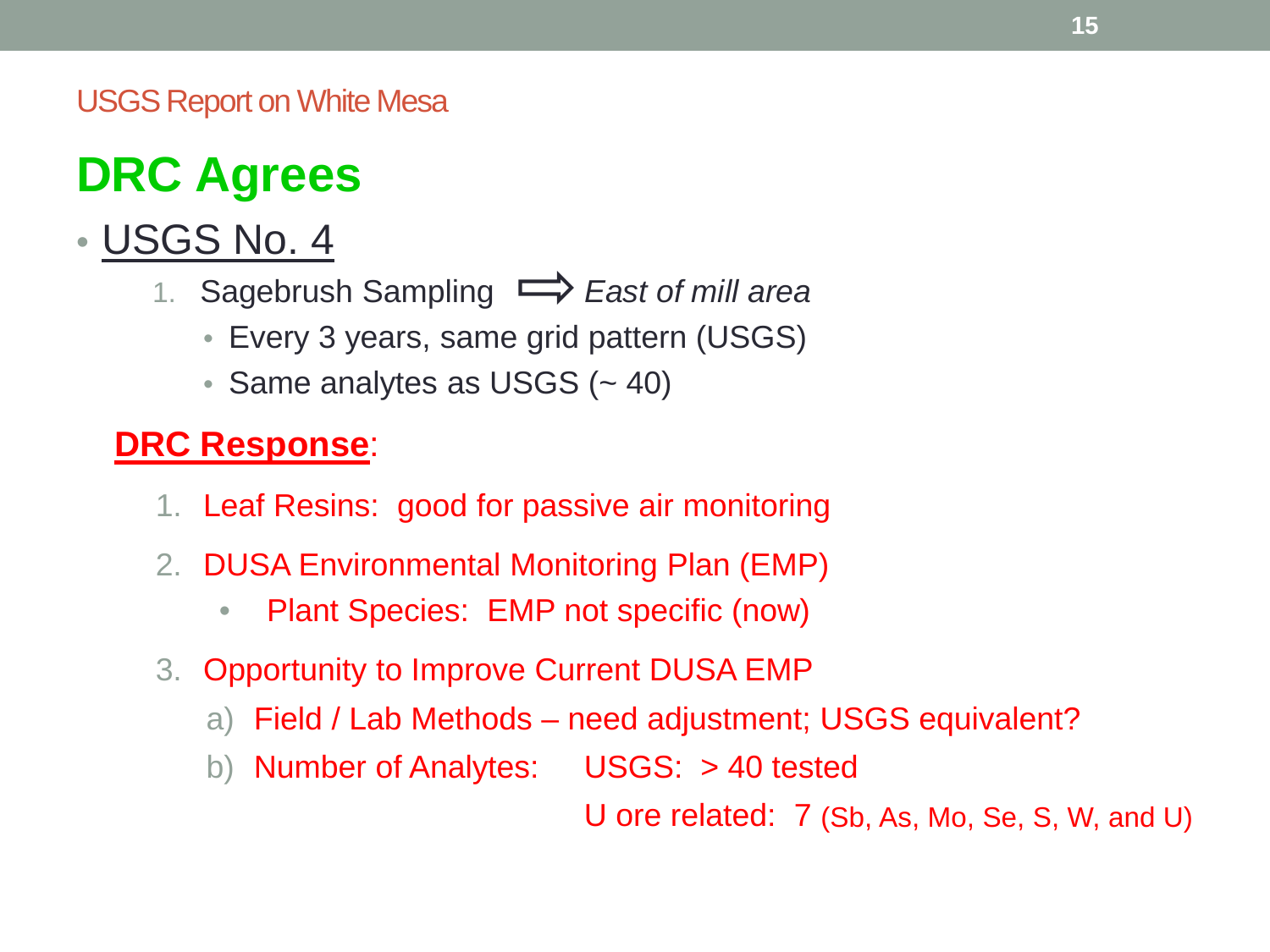## **DRC Agrees**

### • USGS No. 4 - *continued*

#### **DRC Response**:

- c) Sampling Locations  $\implies$  Prevailing Wind: SSW (to NNE)
	- Both East and North?
	- Co-locate w/ High Volume Air (HVA) stations: new and existing

#### **4. Sagebrush Sampling Frequency? – need to coordinate with:**

- Soil sampling (currently annual), and
- HVA monitoring (currently weekly, composited quarterly)
- **5. Data Interpretation: challenging**
	- USGS Methods: no discrimination: dusts vs. internal plant tissue
	- Background Concentrations @ White Mesa: need additional study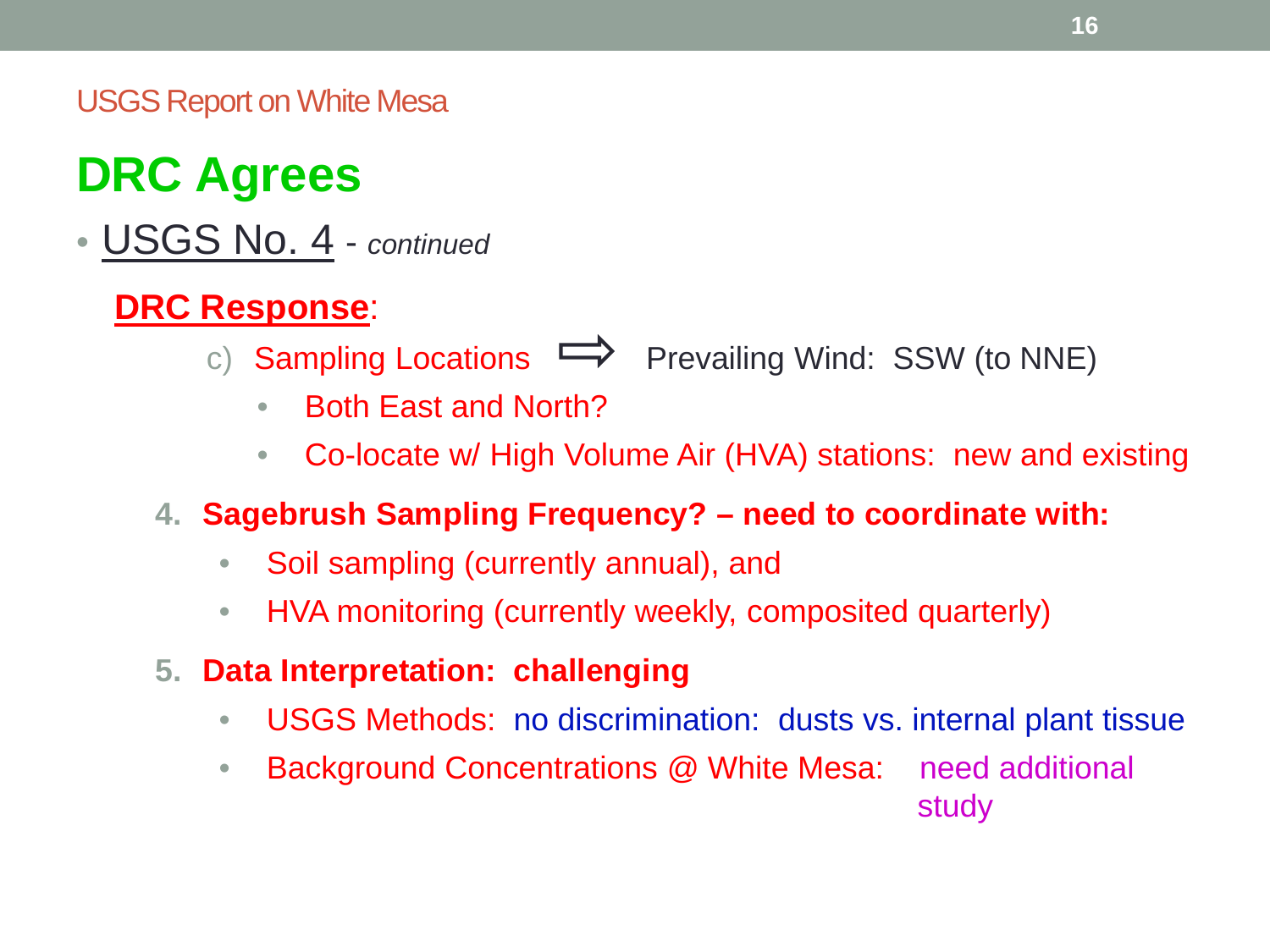#### **DRC Agrees** • USGS No. 4  *- continued*

**DRC Response**:

DUSA HVA Air Monitoring Stations



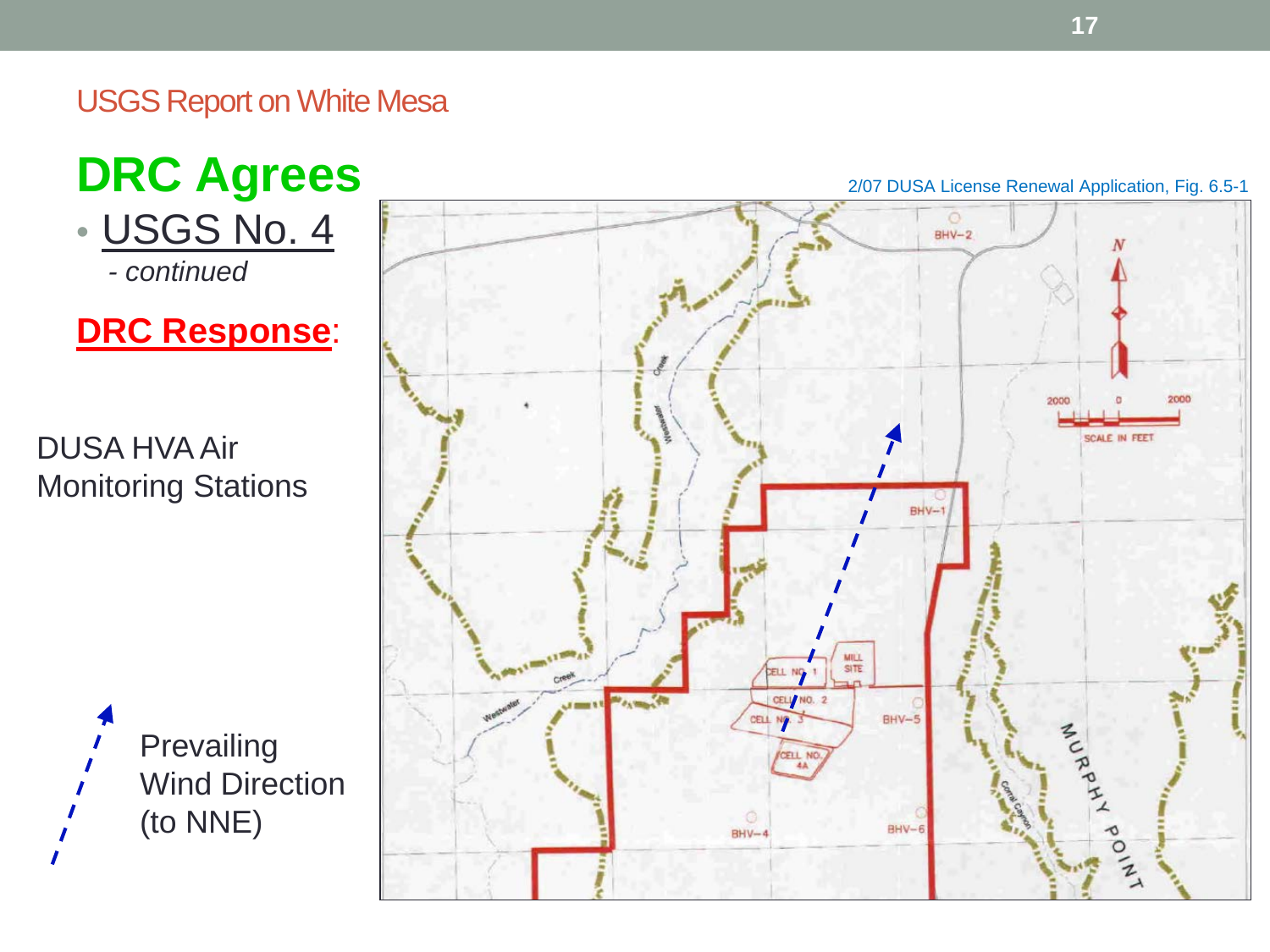## **DRC Agrees**

• USGS No. 4 - *continued*

**DRC Response**:

**6. Monitoring Options / Alternatives**:

Option 1: Start Sagebrush Monitoring – w/ USGS equivalent methods

- Determine background concentrations @ White Mesa
- Annual sampling / reporting
- Compliance Limits
- Option 2: Adjust Existing DUSA EMP
	- Additional HVA stations
	- Additional soil sampling stations

Option 3: No action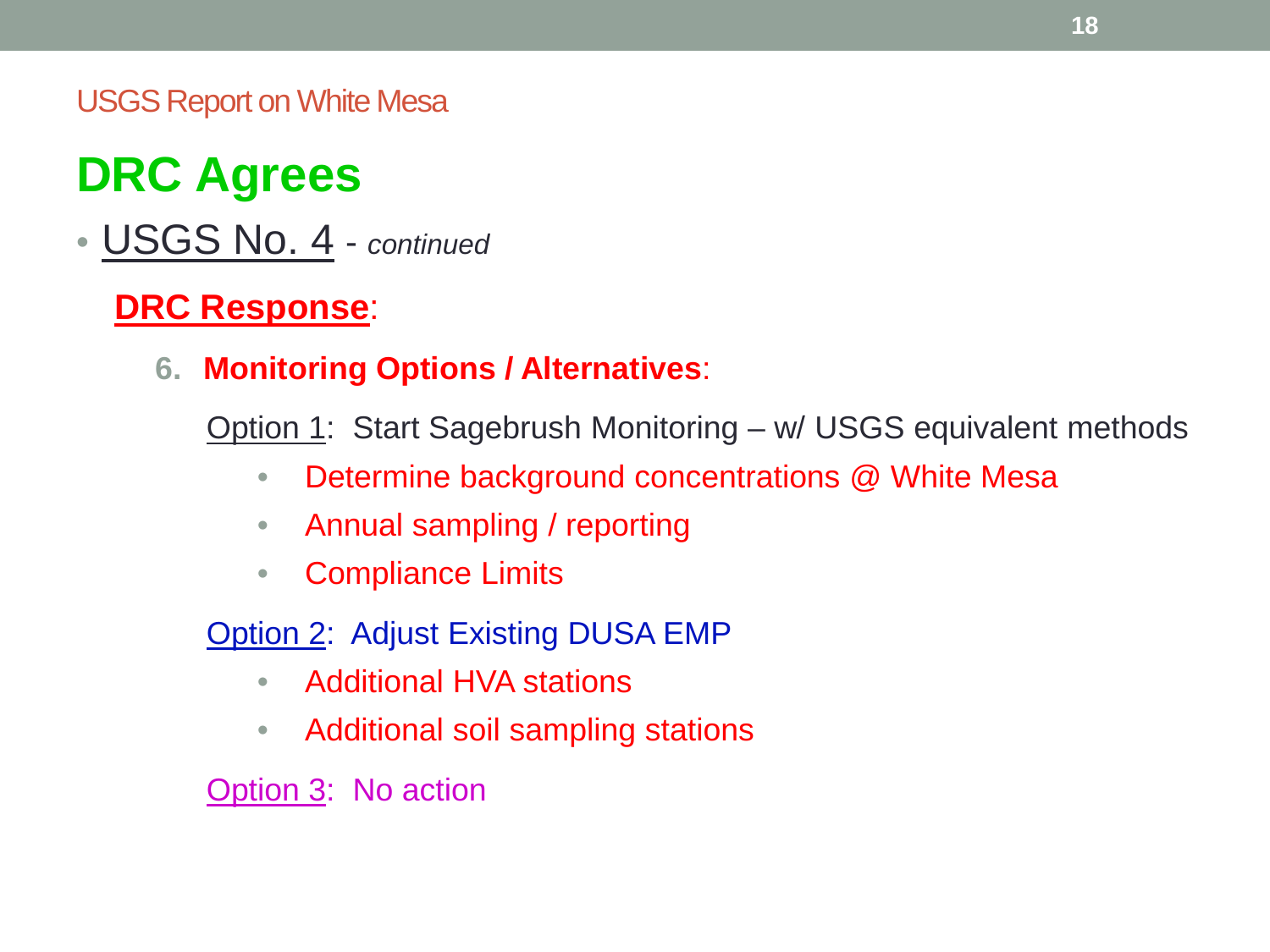## **DRC Agrees**

- USGS No. 5
	- 1. Consider dust emissions monitoring *East of mill area*

#### **DRC Response**:

- **1. DRC agrees:**
	- a) White Mesa Area: Soil Background for U < 3.6 ppm
	- b) Area East of Mill Site: U soil concentrations  $\sim$  2 x background

#### **2. Possible Explanations:**

- a) USGS Hypothesis: dust emissions and stormwater transfer
- b) Alternative: historic ore truck traffic

#### **3. Need to Test USGS Hypothesis: additional soil sampling**

- a) North of Cell 1 and Mill Area none done by USGS
- b) DUSA Mega-ditch *can also collect air emissions*
- c) USGS Soil Station WM2-S21 apparent hotspot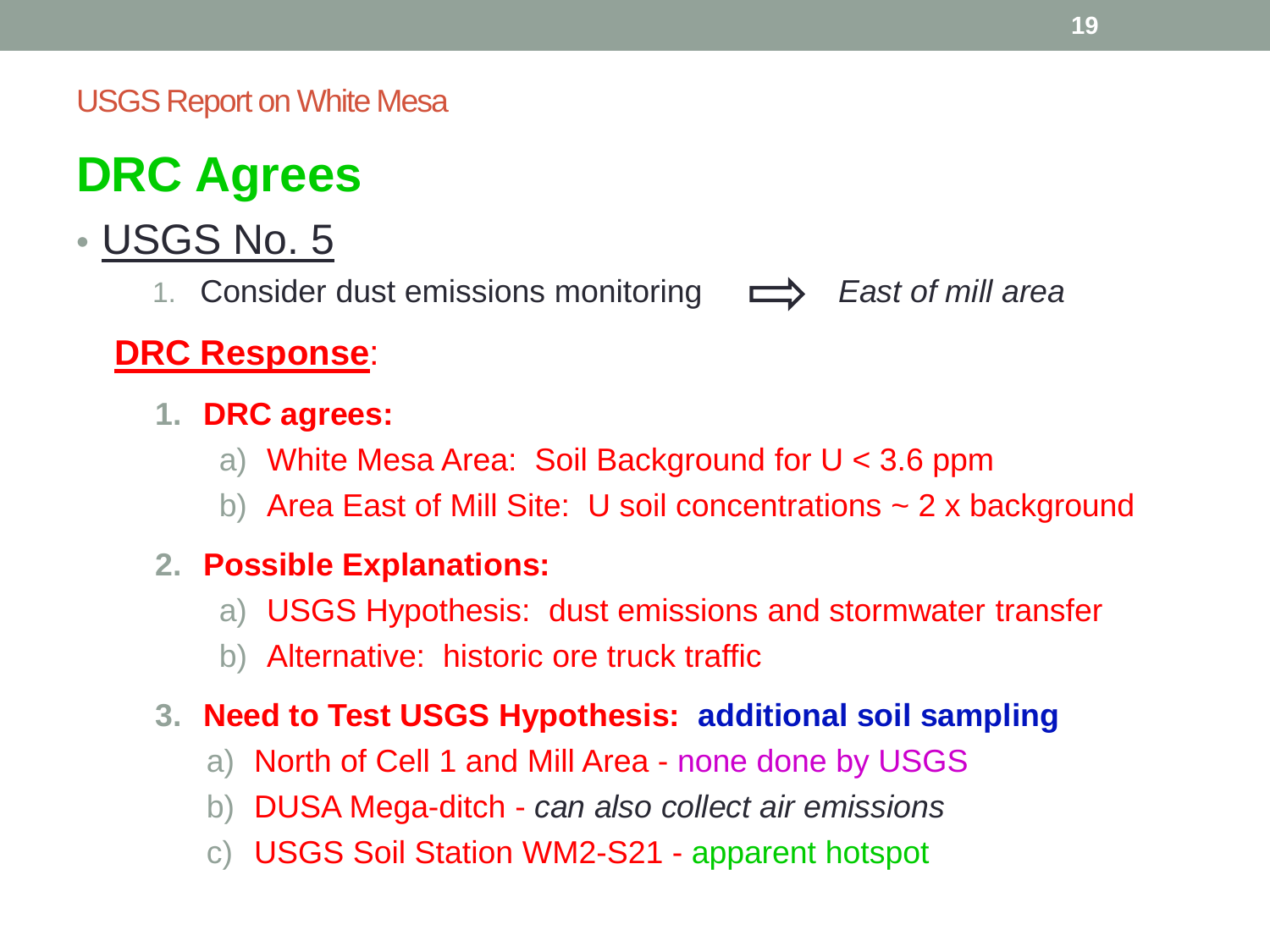

**Sample site** 

**20**

109°29

 $WM2-S3A$ 

 $\bullet$  WM2-S6A

 $WM2-S10A$ 

**WM2-S5A** 

*identification* 

**WM2-S2A** 

**WM2-S9A** 

*USGS SIR, Fig.33*

Number is site identification

**EXPLANATION** 

• Sediment sample site-Number is site

Sediment sample site where maximum uranium concentration exceeded

maximum observed local background-

East of Mill Area:  $7/10$  samples  $>$  soil BG for U (3.6 ppm)

#### USGS Hypothesis:

Dust emissions & stormwater transport

Alternative: *ore truck spills / emissions*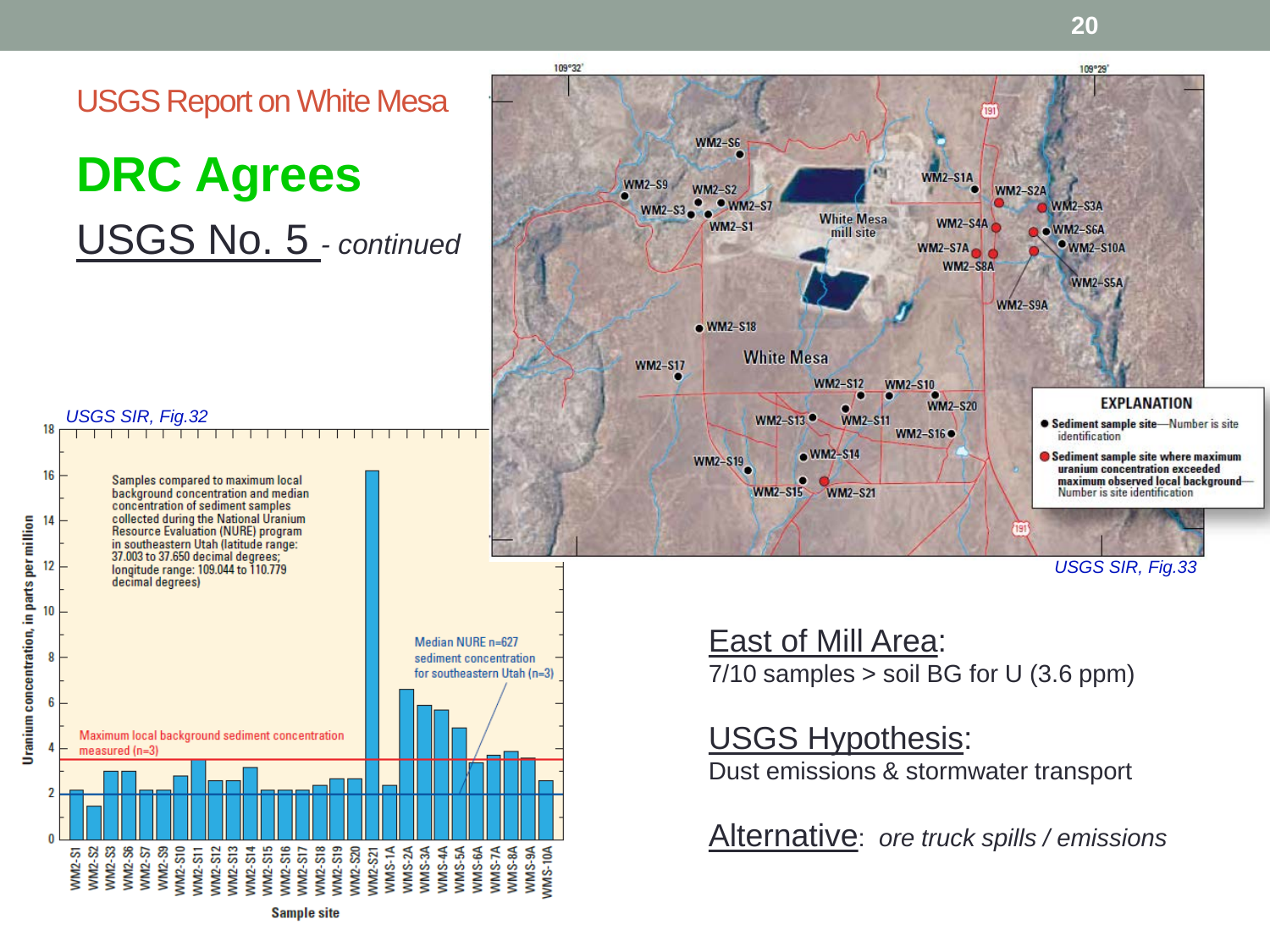## **DRC Agrees**

• USGS No. 5 *- continued*

#### **DRC Response**:

**4. Options / Alternatives:**

Option 1: Start Improved Soil Monitoring – DUSA EMP

- Add Soil Monitoring Locations grid system or in dry washes
- Update Soil Background need > 30 samples
- Annual sampling / reporting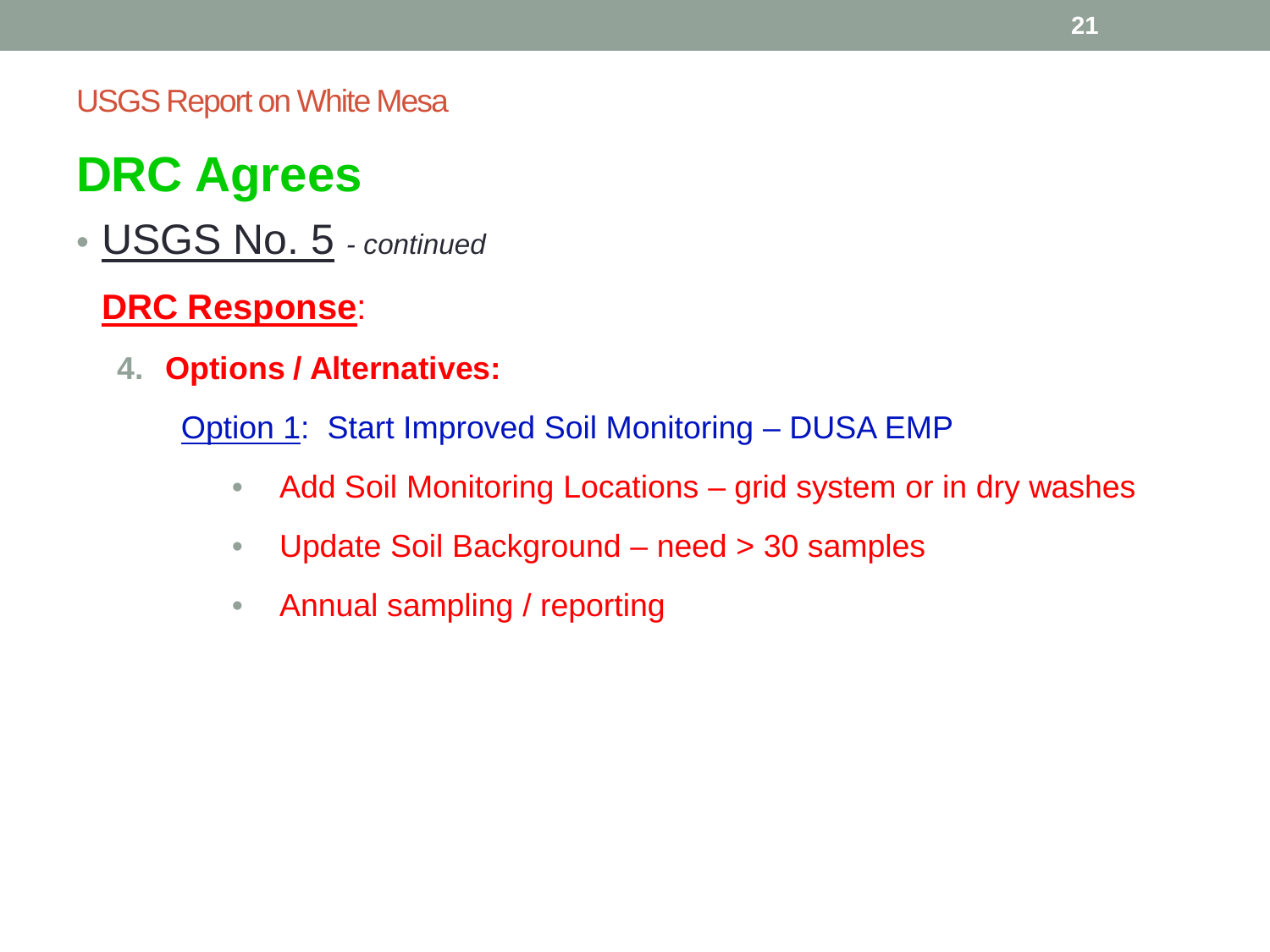## **DRC Agrees**

• USGS No. 5 *- continued*

#### **DRC Response**:

**4. Options / Alternatives:**

Option 1 *– continued*

- Compliance?  $\implies$  2 Approaches: Risk Assessment Models
	- o NRC "Radium Benchmark Dose"
		- $\blacksquare$  Basis = radioactive dose to humans
		- Assume 1,000 yr in-growth (decay products)
		- **Multiple exposure scenarios / pathways**
	- o **EPA Soil Screening Limits, SSL (Superfund Program)** 
		- Focus = kidney toxicity (human)
		- **Multiple exposure scenarios**
		- Near term risk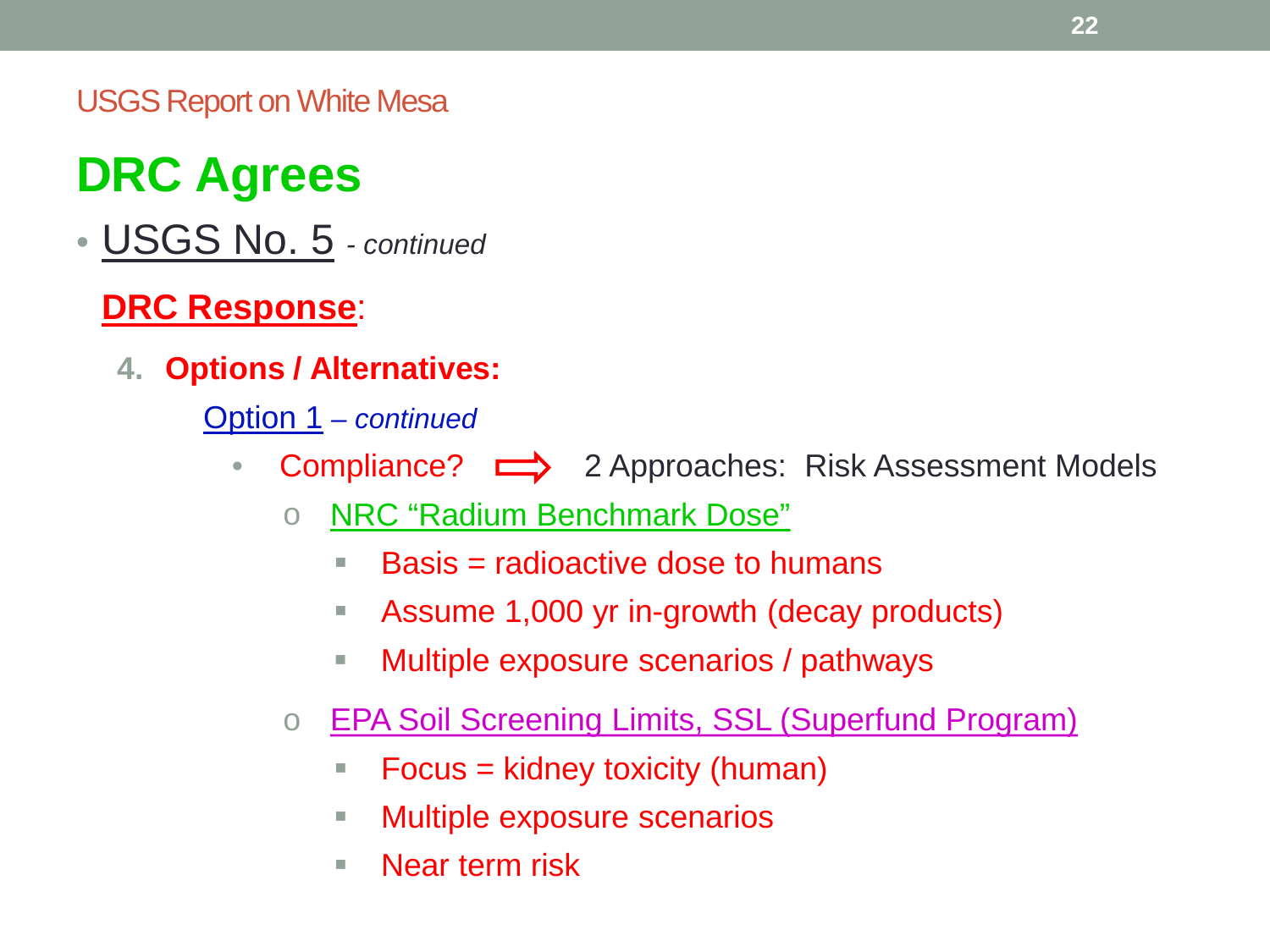### **DRC Agrees**

• USGS No. 5 *- continued*

#### EPA Superfund Human Health Regional Risk Based Concentration Tables: Soil Screening Level (SSL) Guidance (developed by Oak Ridge National Laboratory)

| <b>Scenario</b>         | <b>Risk</b> | <b>Exposure</b><br><b>Route</b> | <b>Soil</b><br><b>Concentration</b><br><b>For Uranium</b><br>(soluble salts) |
|-------------------------|-------------|---------------------------------|------------------------------------------------------------------------------|
|                         |             |                                 |                                                                              |
| <b>Industrial Soil</b>  | Non-cancer  | Ingestion                       | 3,100 ppm                                                                    |
| <b>Residential Soil</b> | Non-cancer  | Ingestion                       | 230 ppm                                                                      |
| <b>Tapwater</b>         | Non-cancer  | Ingestion                       | 47 ppm                                                                       |
| <b>Residential Soil</b> | Non-cancer  | Ingestion                       | 14 ppm                                                                       |
| to Groundwater          |             |                                 |                                                                              |
| (to protect             |             |                                 |                                                                              |
| drinking water          |             |                                 |                                                                              |
| MCL, 30 ug/l)           |             |                                 |                                                                              |

from: http://www.epa.gov/reg3hwmd/risk/human/index.htm.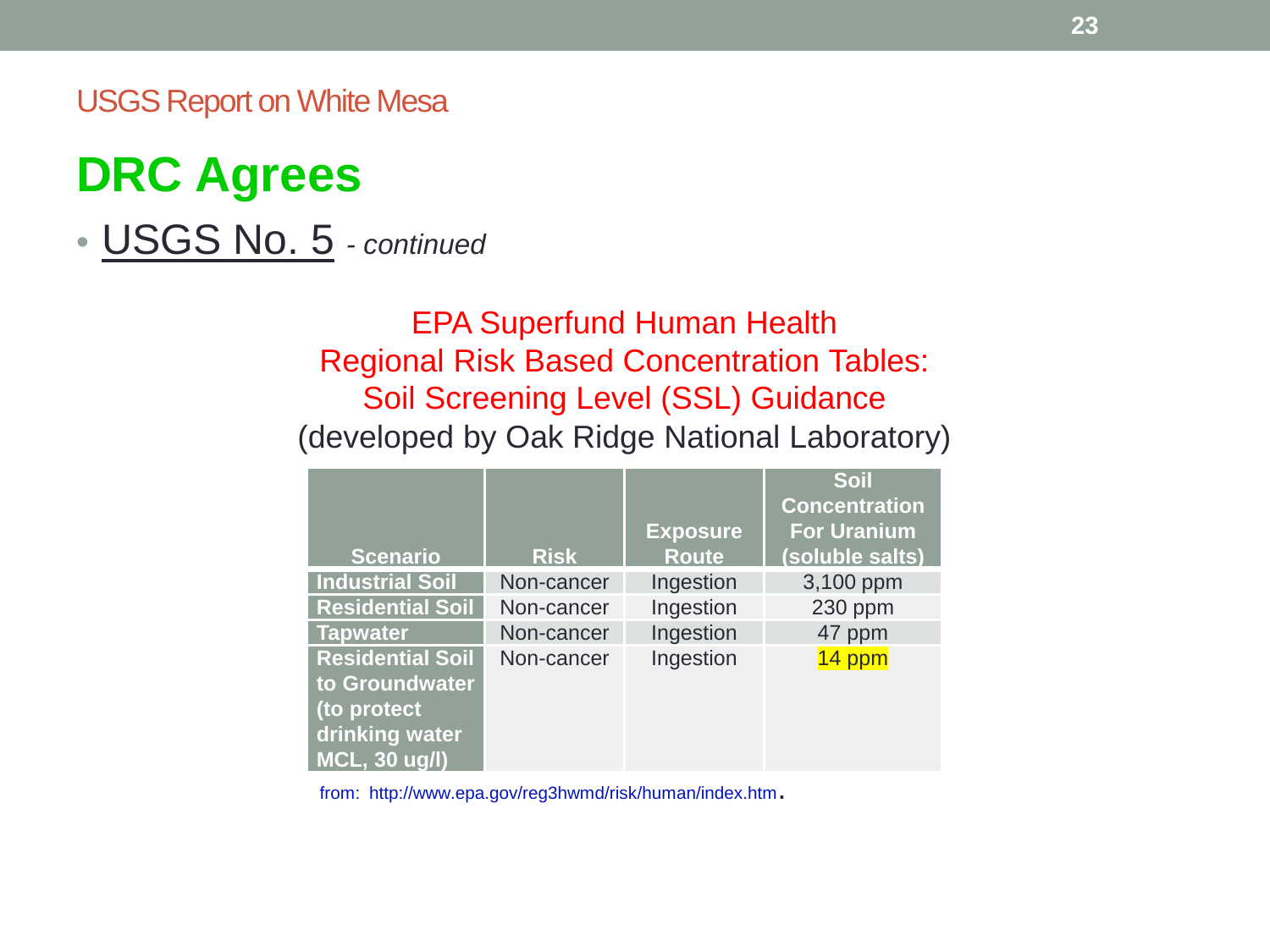## **DRC Agrees**

• USGS No. 5 *- continued*

#### **DRC Response**:

**4. Options / Alternatives** *- continued*

Option 2: Implement Additional HVA Monitoring – DUSA EMP

• Add HVA Stations – to East and North (prevailing wind to NNE)

Option 3: Compliment HVA Monitoring with Sagebrush Sampling

- Add HVA Stations to East and North (prevailing wind to NNE)
- Add sagebrush sampling grid or ephemeral drainages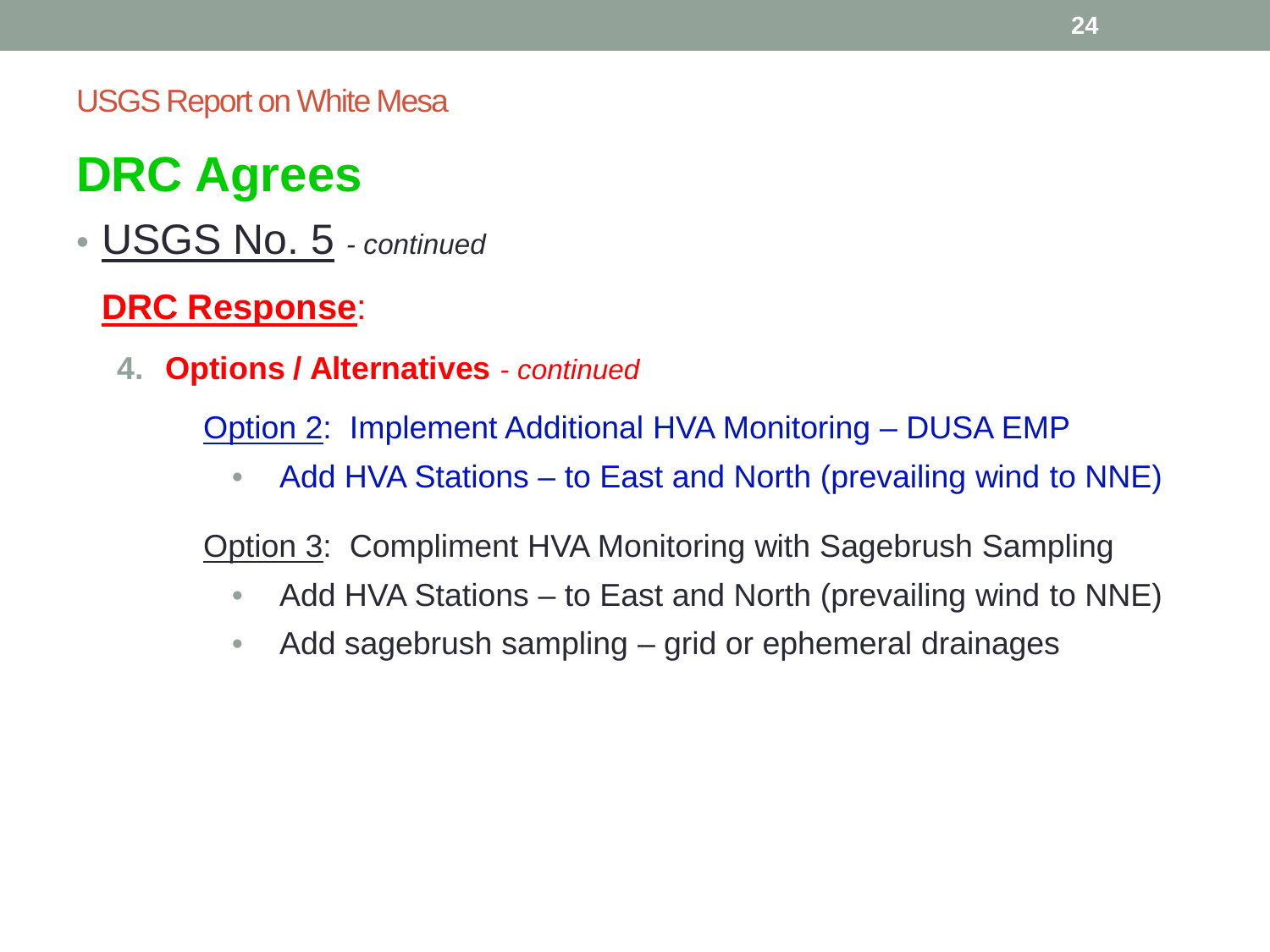## **DRC Agrees**

### • USGS No. 7

1. Additional soil sampling in 2 dry washes North of USGS study area (*East of mill area)*

#### **DRC Response**:

- **1. DRC agrees:**
	- Additional soil sampling should be done in these areas
	- 1-time basis, then decide if more (*see USGS No. 5*)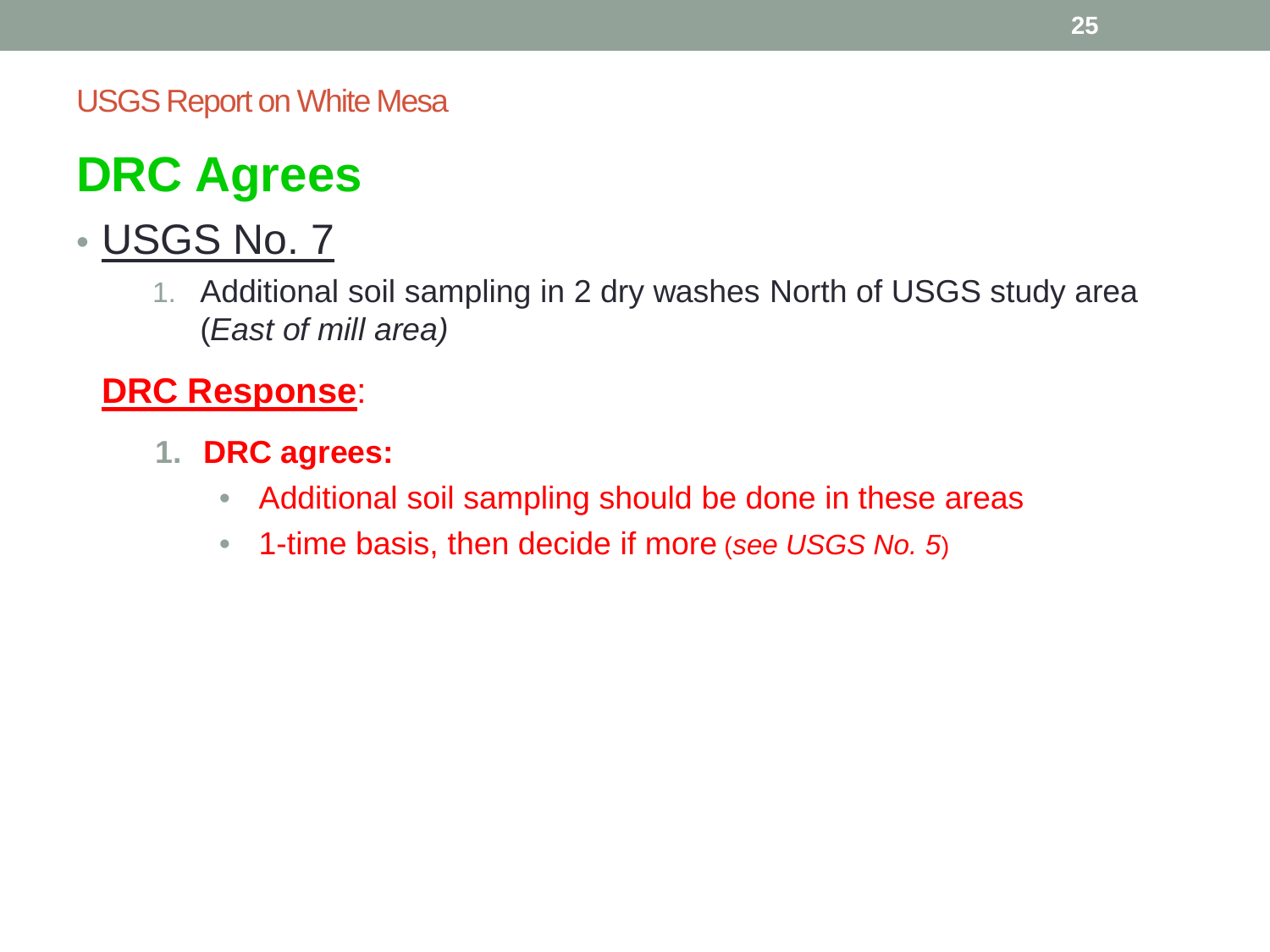## **DRC Agrees**

### • USGS No. 9

1. Future Monitoring data should be easily accessible, in database similar to USGS.

#### **DRC Response**:

- **1. DRC agrees and will (starting August, 2012):**
	- Post all 2012 DUSA monitoring reports on DRC website, including:
		- Quarterly Groundwater Monitoring
		- Quarterly Chloroform Corrective Action
		- Quarterly Nitrate Corrective Action
		- Semi-annual Environmental Monitoring
		- Annual Tailings Water Quality
		- Annual Seeps / Springs Water Quality
	- Post all future reports as soon as available
	- Maintain 2 year "running" collection on website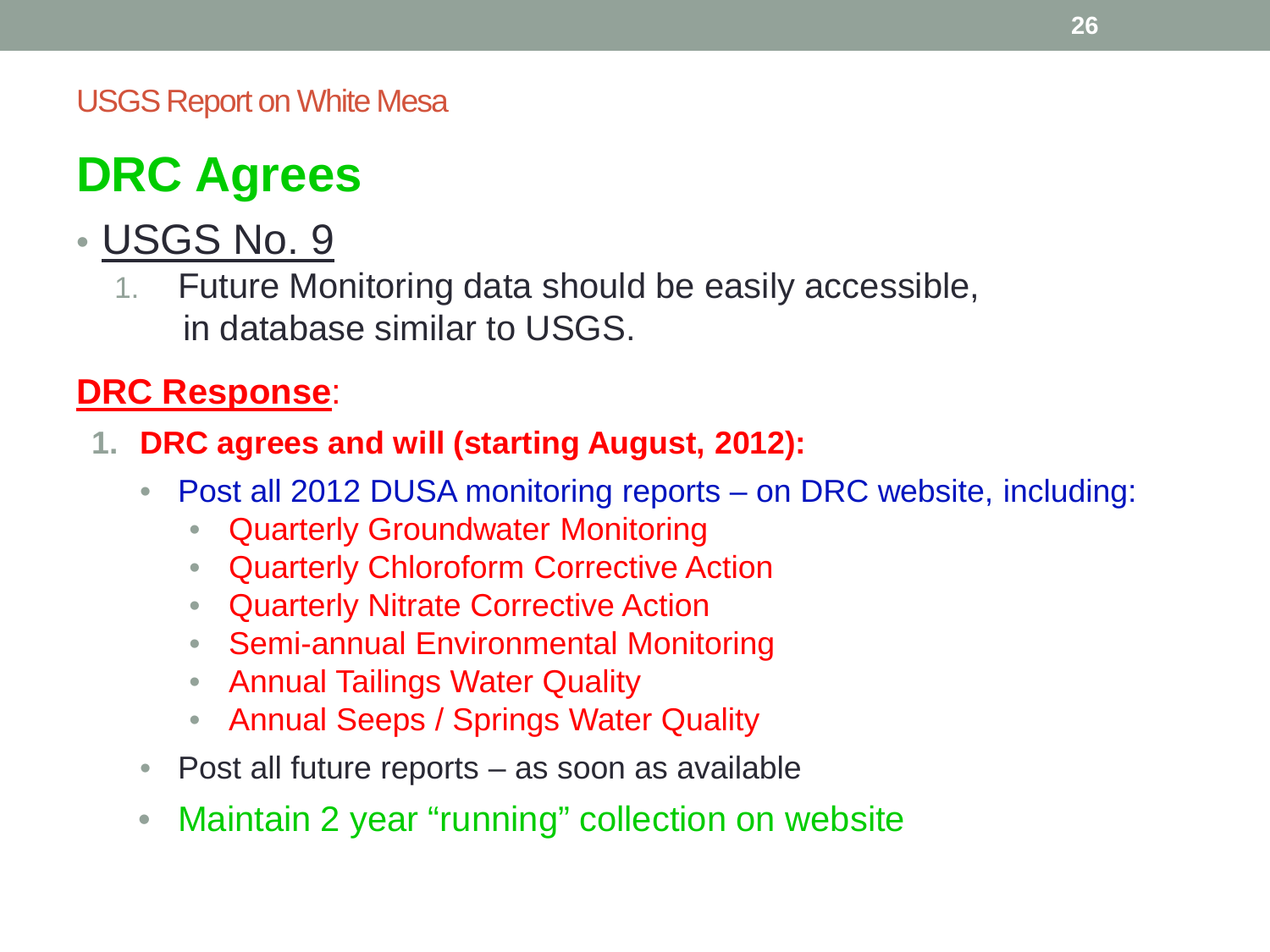### **Conclusions**

### 9 USGS Recommendations:

- DRC Agrees: Nos.
	- $\circ$  1 Quarterly monitoring wells, springs continue
	- o 2 Isotopic monitoring @ Entrance Spring UAR
	- $\circ$  3 Groundwater monitoring @ Oasis Spring / Millview Well (?)
	- $\circ$  4 Sagebrush sampling can be done (3 options)
	- $\circ$  5 Dust emissions monitoring can be improved (3 options)
	- $\circ$  7 Additional soil sampling in 2 dry washes, NE of mill site area
	- $\circ$  9 Make future monitoring data available to public
- DRC Disagrees:
	- $\circ$  6 Install new wells to North of Tribe's East and West Wells
- DRC Agrees and Disagrees: No. 8
	- o 8 DUSA Water Monitoring Programs should add:
		- U isotopes Agree, UAR
		- Other isotopes ( $\delta^{34}S$ ,  $\delta^{18}O$ , and  $\delta^2H$ ) Disagree